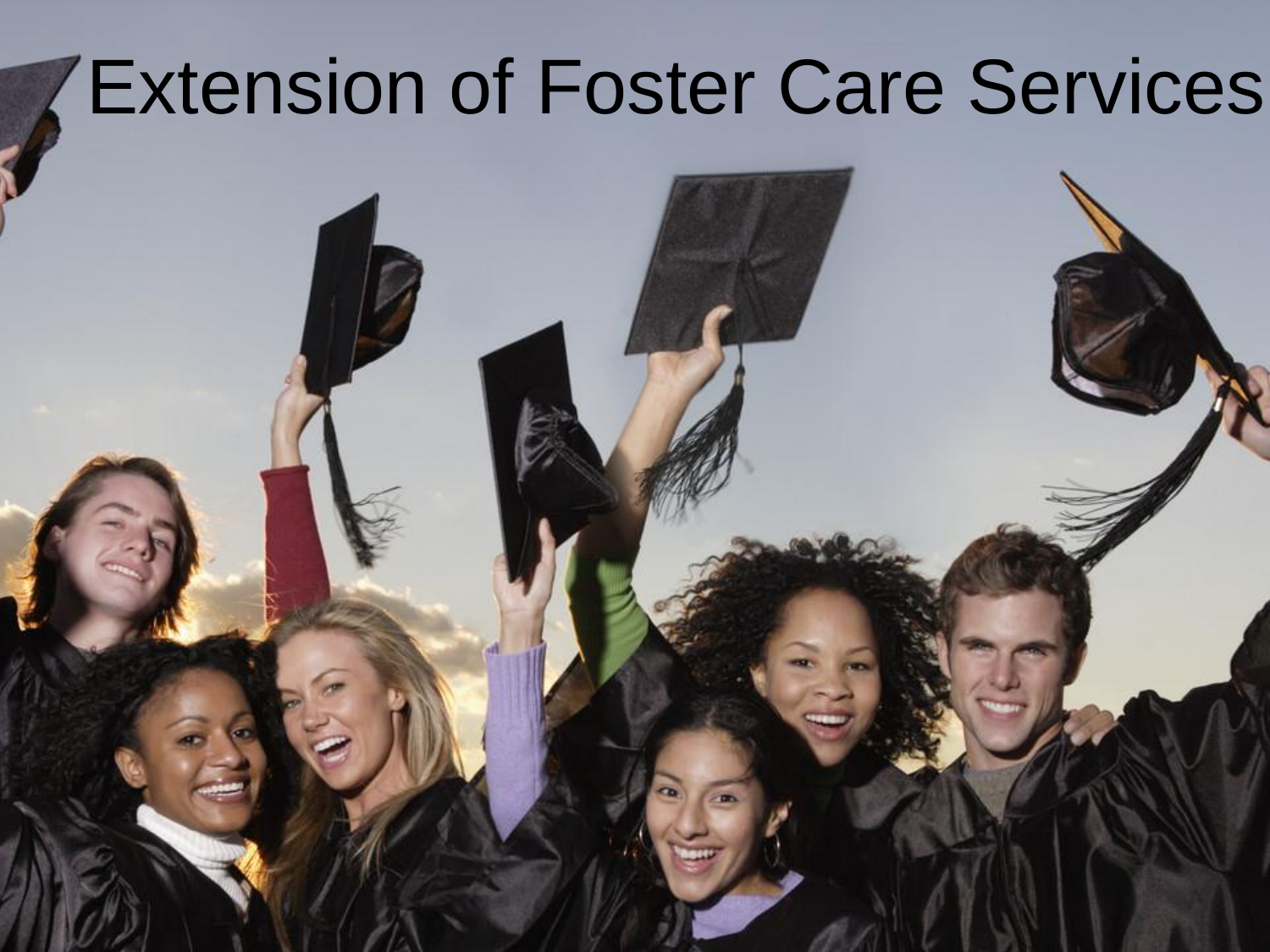### **Overview**

- Tennessee opted into the Federal Fostering Connections Act of 2008
- This Act allows our state to extend foster care services to age 21
- DCS has policies that allow us to extend foster care services to age 21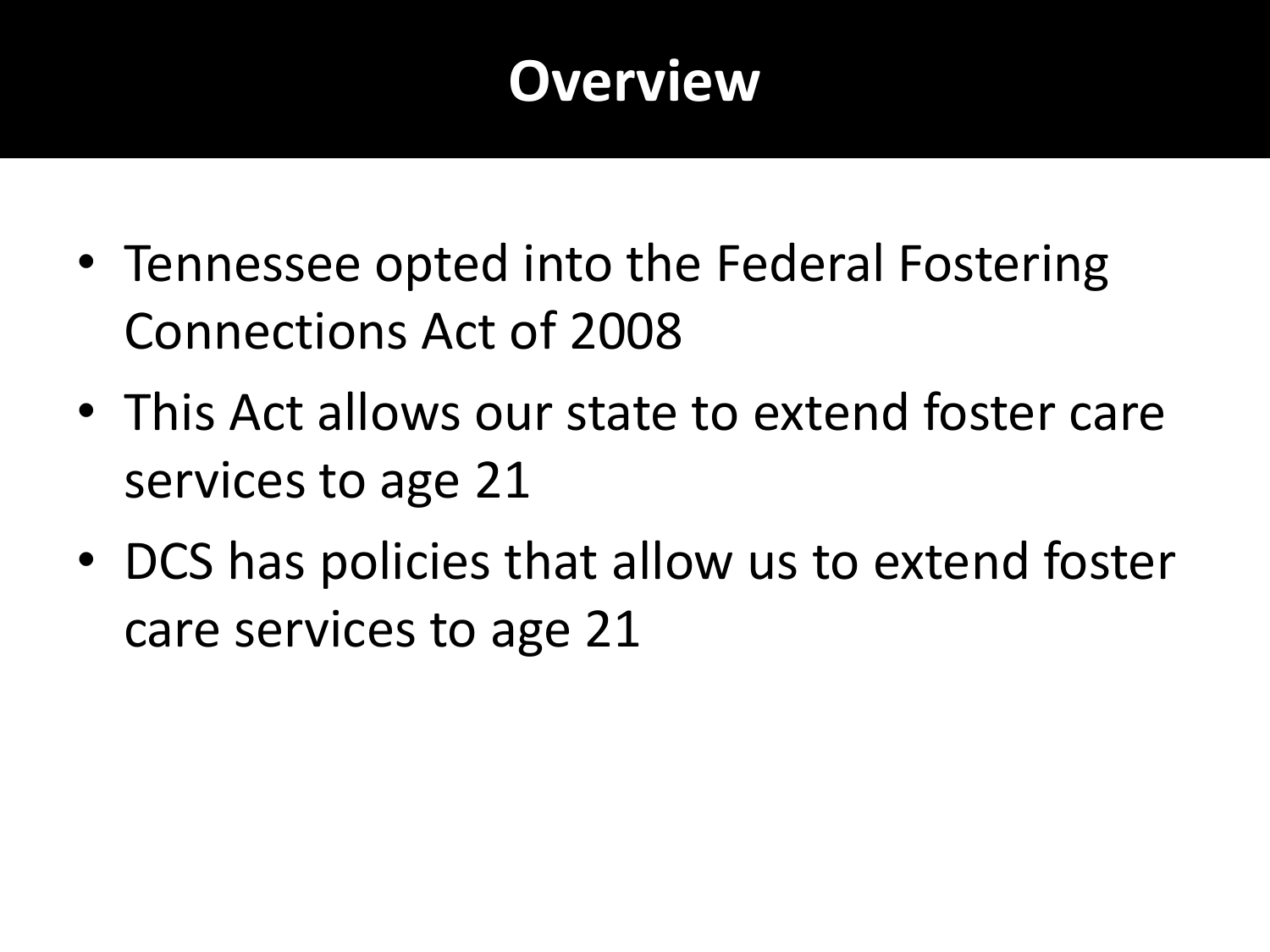# **Learning Objectives**

This training should help you understand:

- 1. Why Tennessee extended foster care services to 21
- 2. Who is eligible for Extension Services
- 3. What is available under Extension Services
- 4. How to transition a Custodial case to Extension of Foster Care Services
- 5. Where to find more information & support
- 6. How we will measure success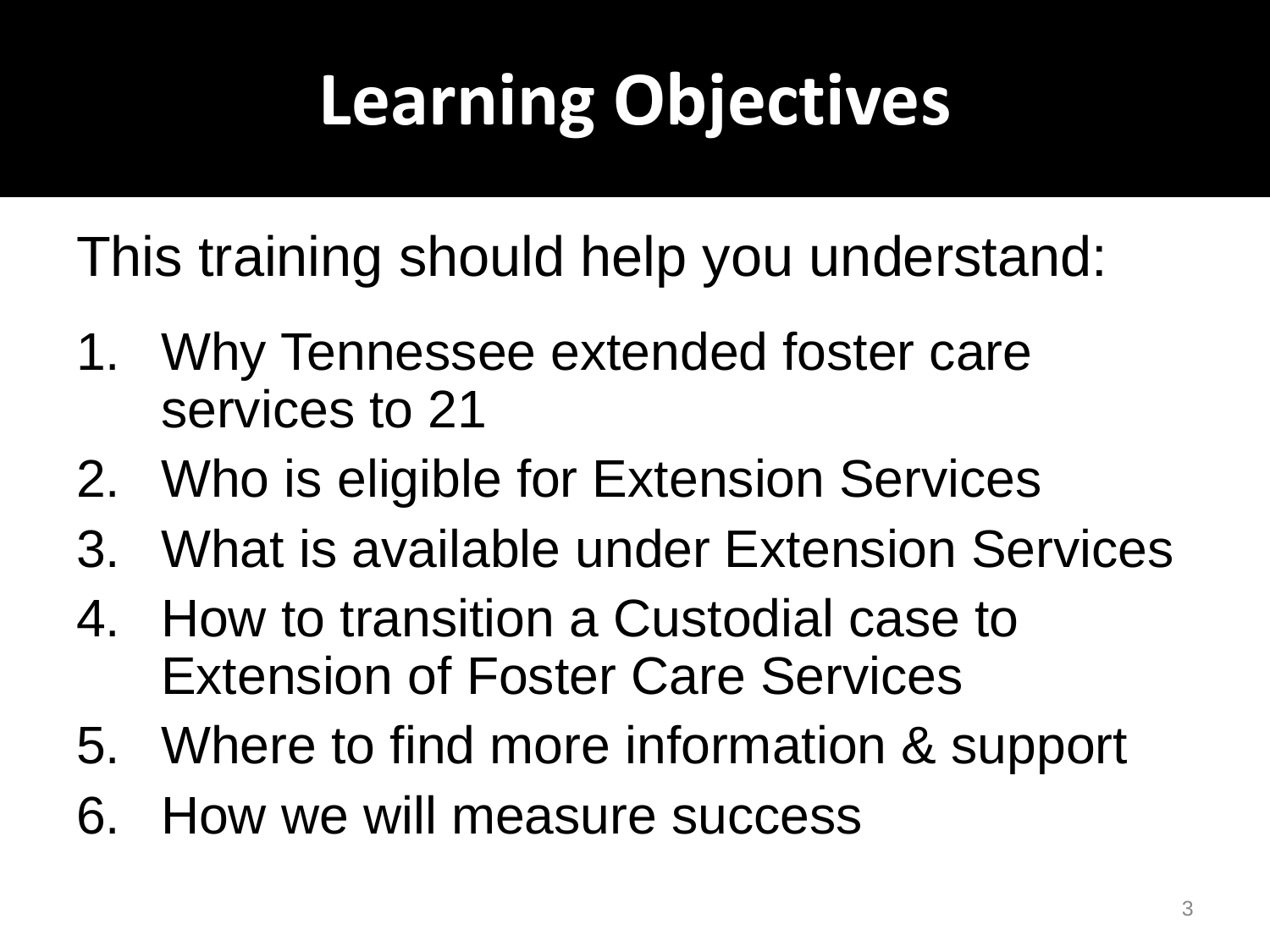# **18 is Not a Magic Number**

Think about your own transition to adulthood—what age were you when you were truly "independent?"

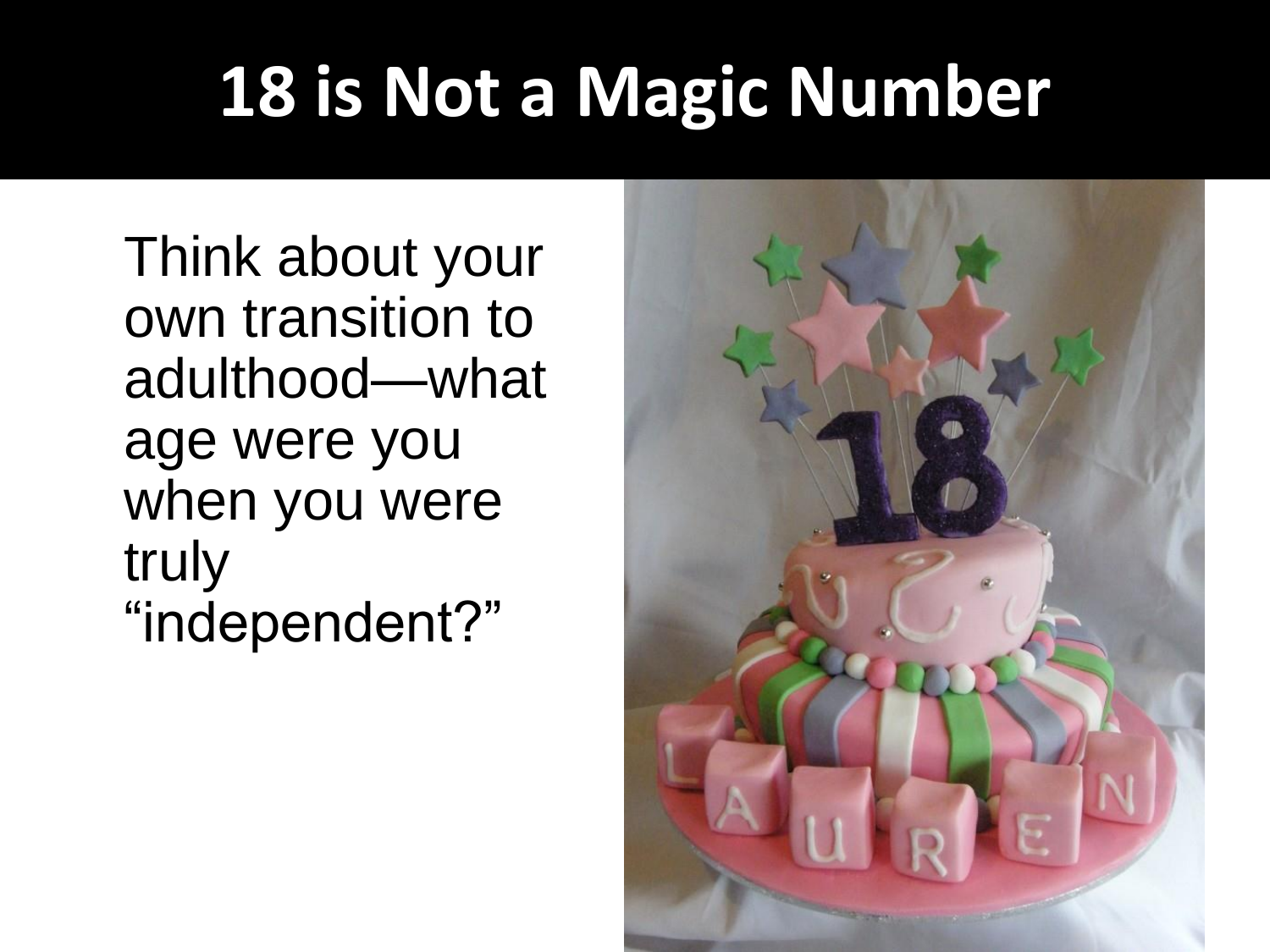## What do you think the average age of independence is in the US?

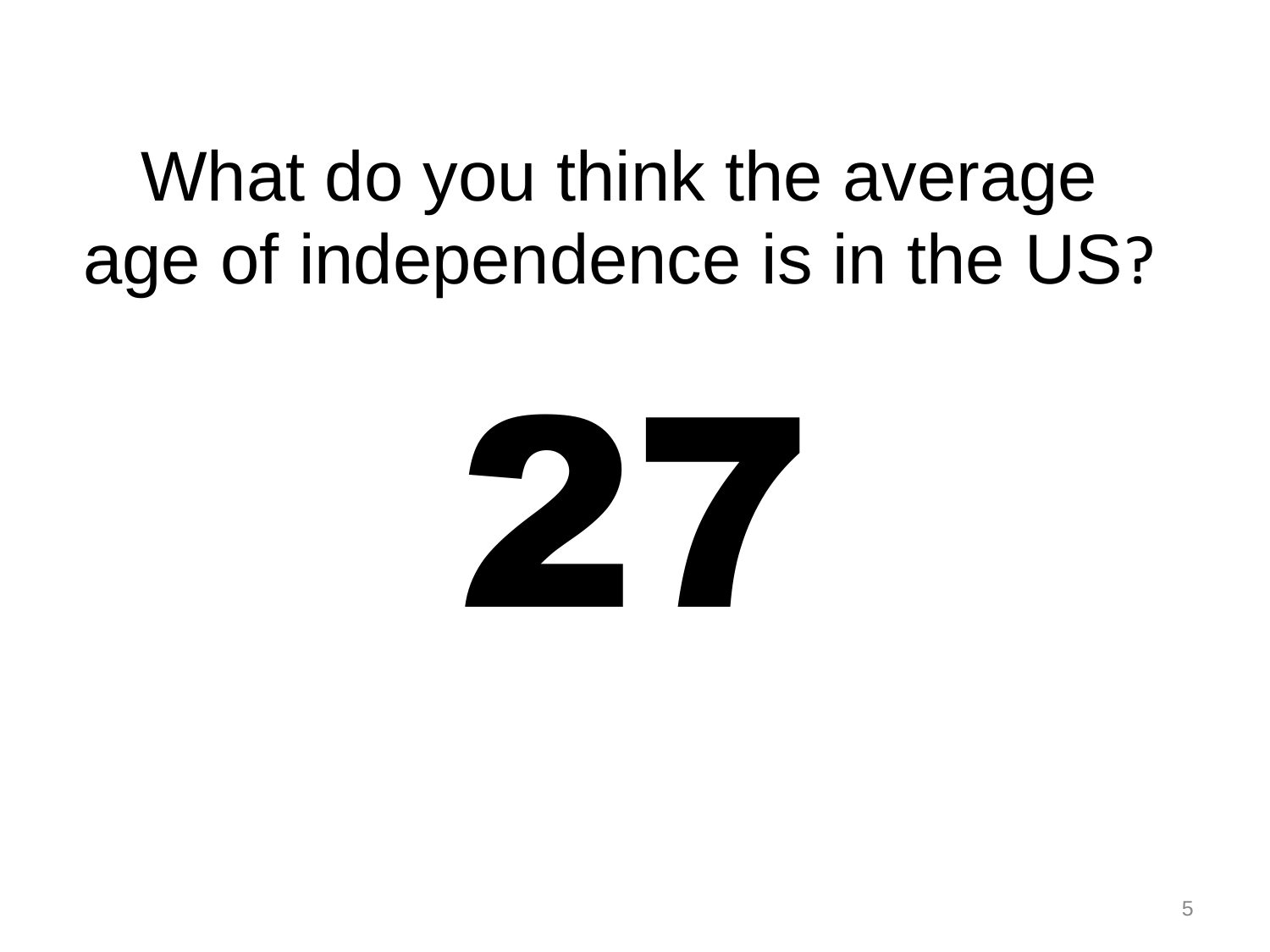### **Parents generally continue to support their own children long past age 18**

- Approximately 50% of young adults aged 18- 24 lived with their parents at some point;
- About 40% of 2008 college graduates still live with their parents;
- 60% of parents provide financial support to their adult children who are no longer in school. (Forbes, 2011)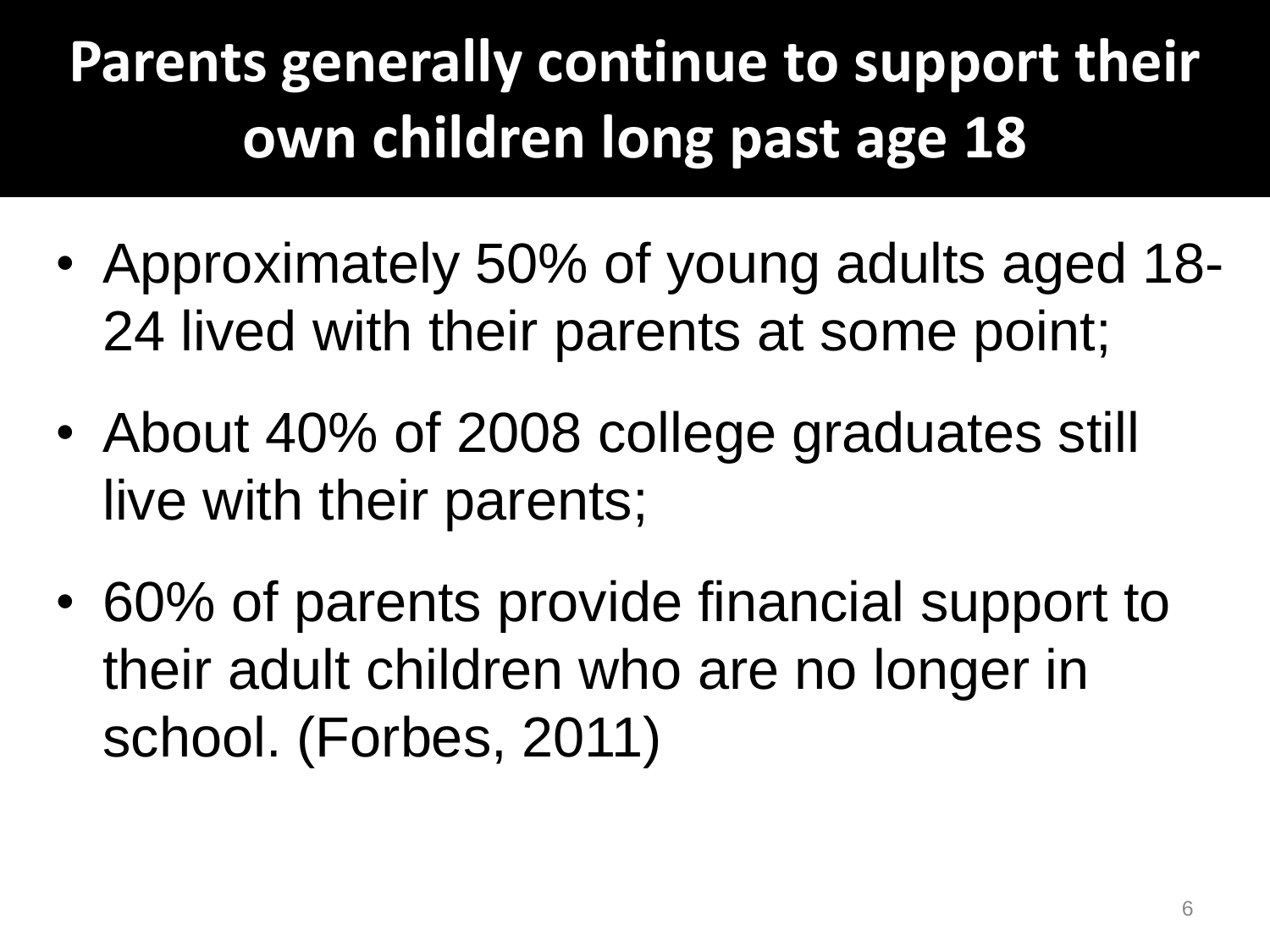# **Youth who Age Out of Foster Care**

What do you think happens to many youth who age out at 18?

- Incarceration
- Homelessness
- School dropout
- Unemployment
- Unplanned pregnancy
- Uninsured
- Addiction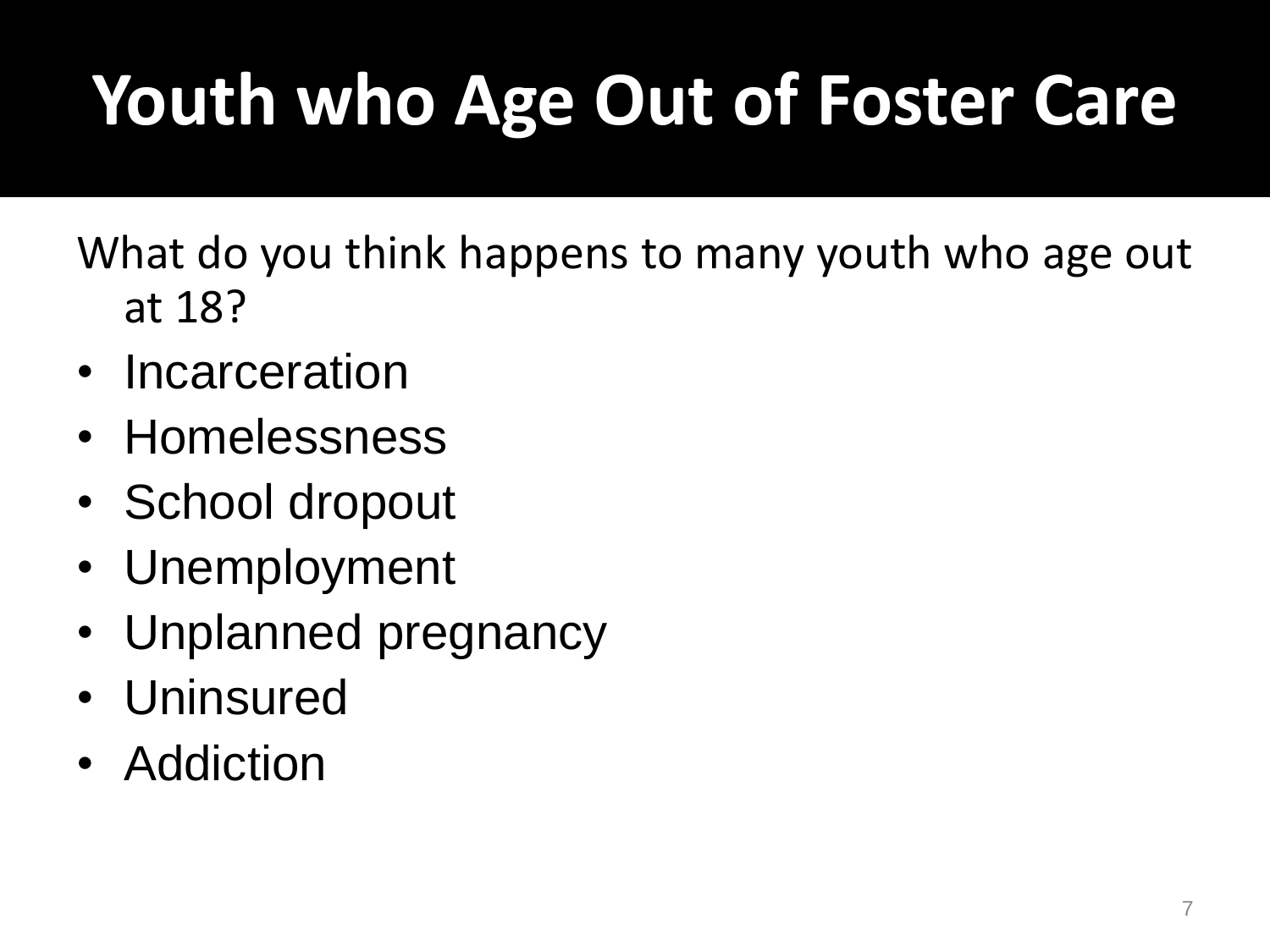### **Better Outcomes for Youth Who Accept Foster Care Services up to 21**

- More than doubles the chances a youth will be working or in school at age 19;
- Young women who remained in care saw a 38% reduction in pregnancy before 20;
- Youth were twice as likely to have completed some post-secondary education.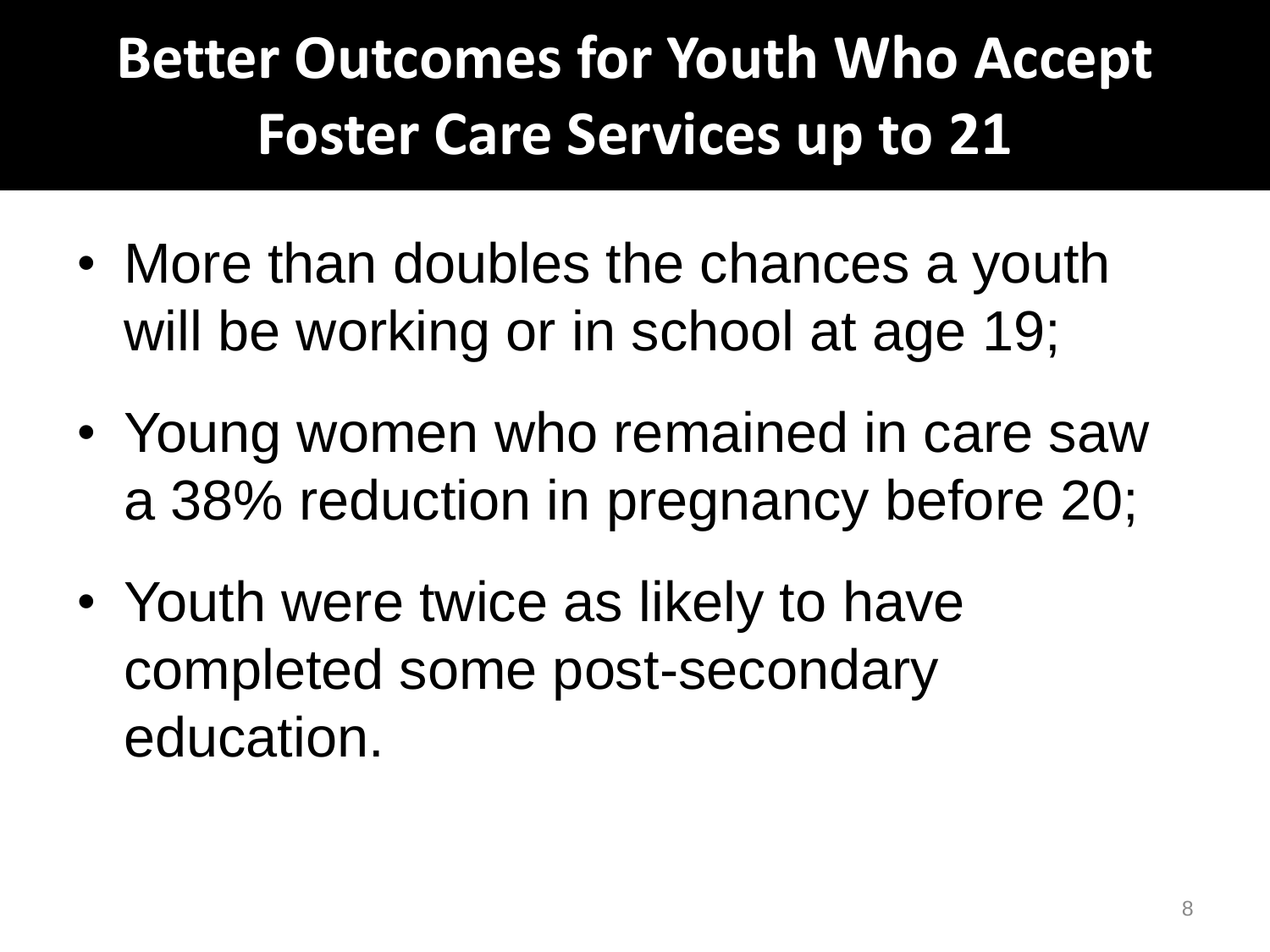# **Why Implement Extension of Foster Care Services to 21?**

- Engage youth as partners and resources;
- Improve graduation rates;
- Increase educational attainment;
- Decrease negative outcomes; and
- Build forever families.
- Draw down additional federal funds so we can broaden the array of services for young adults;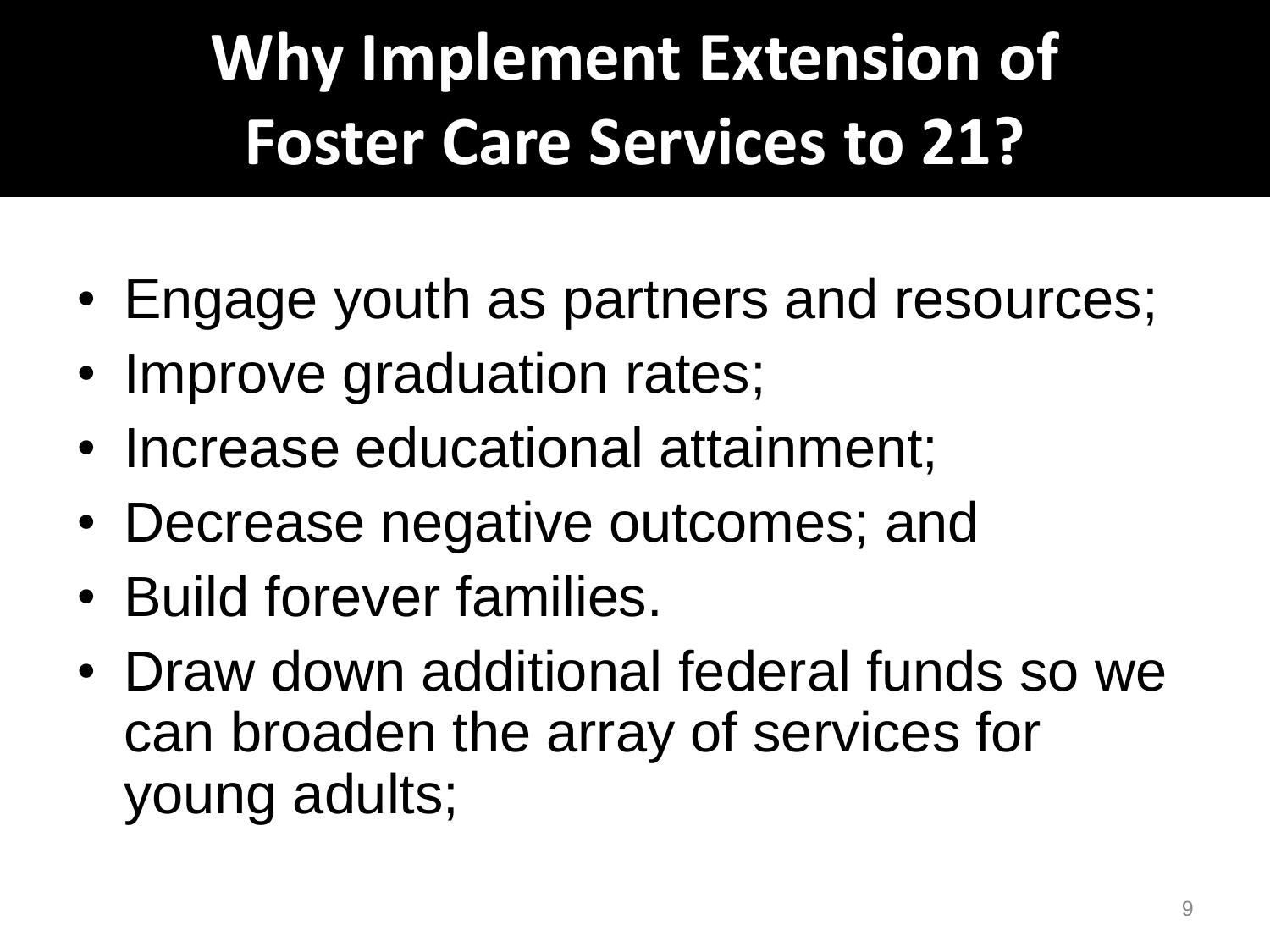### **Extension of Foster Care Services to 21**

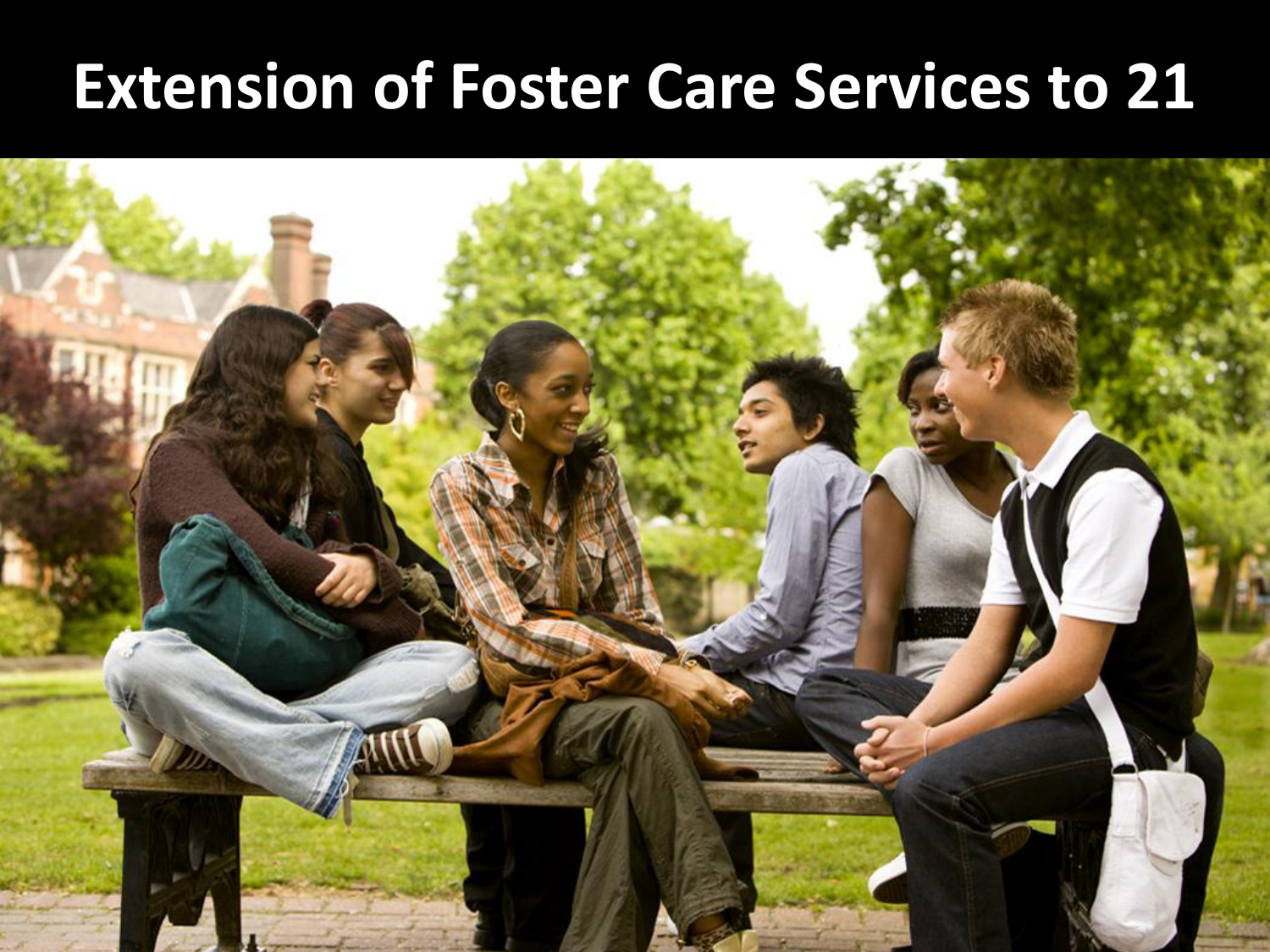# **Overview of Extension of Foster Care**

- 1. Who DCS can serve (slightly expanding population)
- 2. What services young adults get (includes placement support, monthly case mgmt, judicial oversight)
- 3. How Extension of Foster Care services are funded (Federal IV-E funding)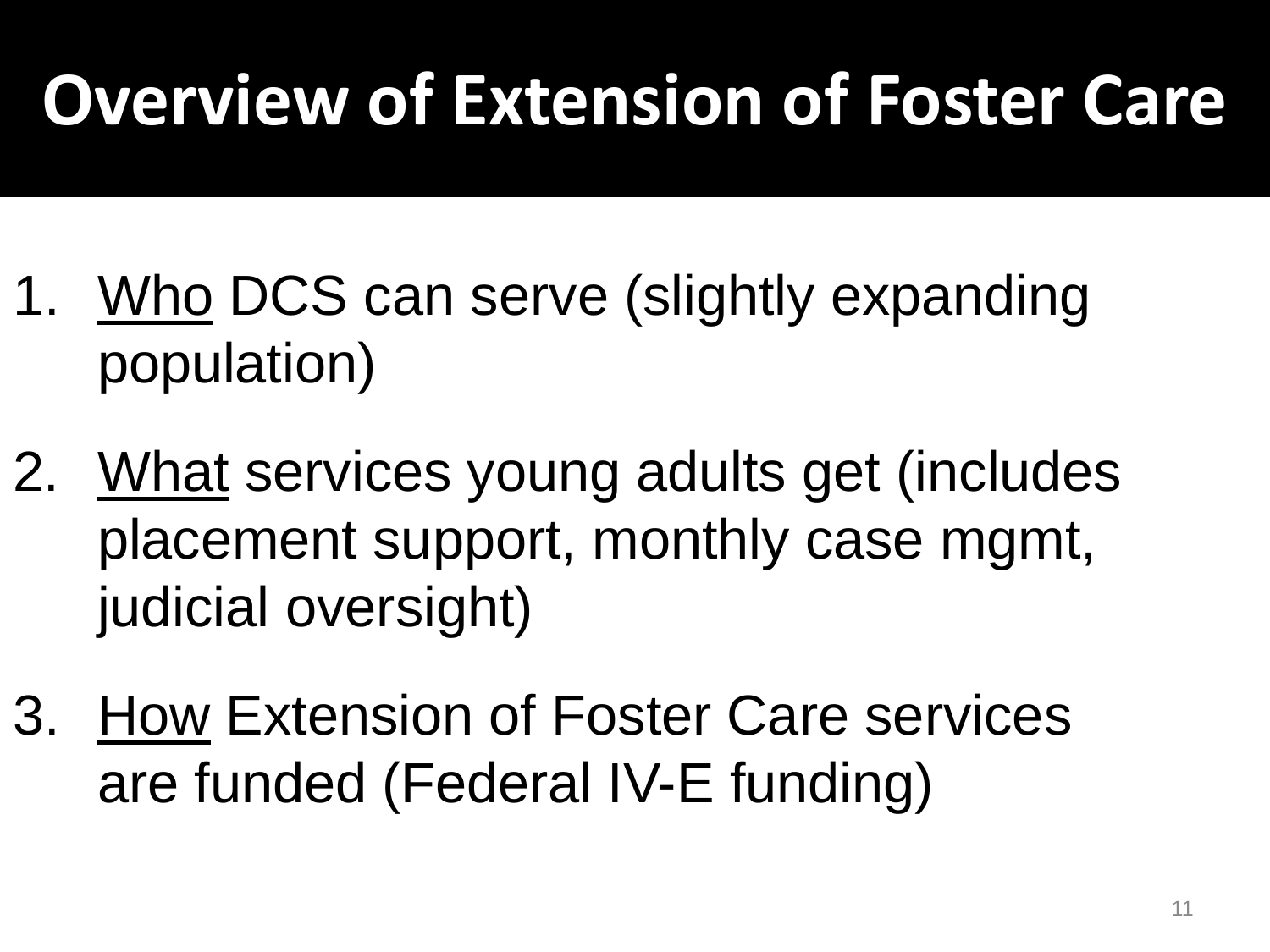

# Youth who turned 18 in Foster Care (not a YDC)

## AND

## Who meet 1 of the 3 following criteria: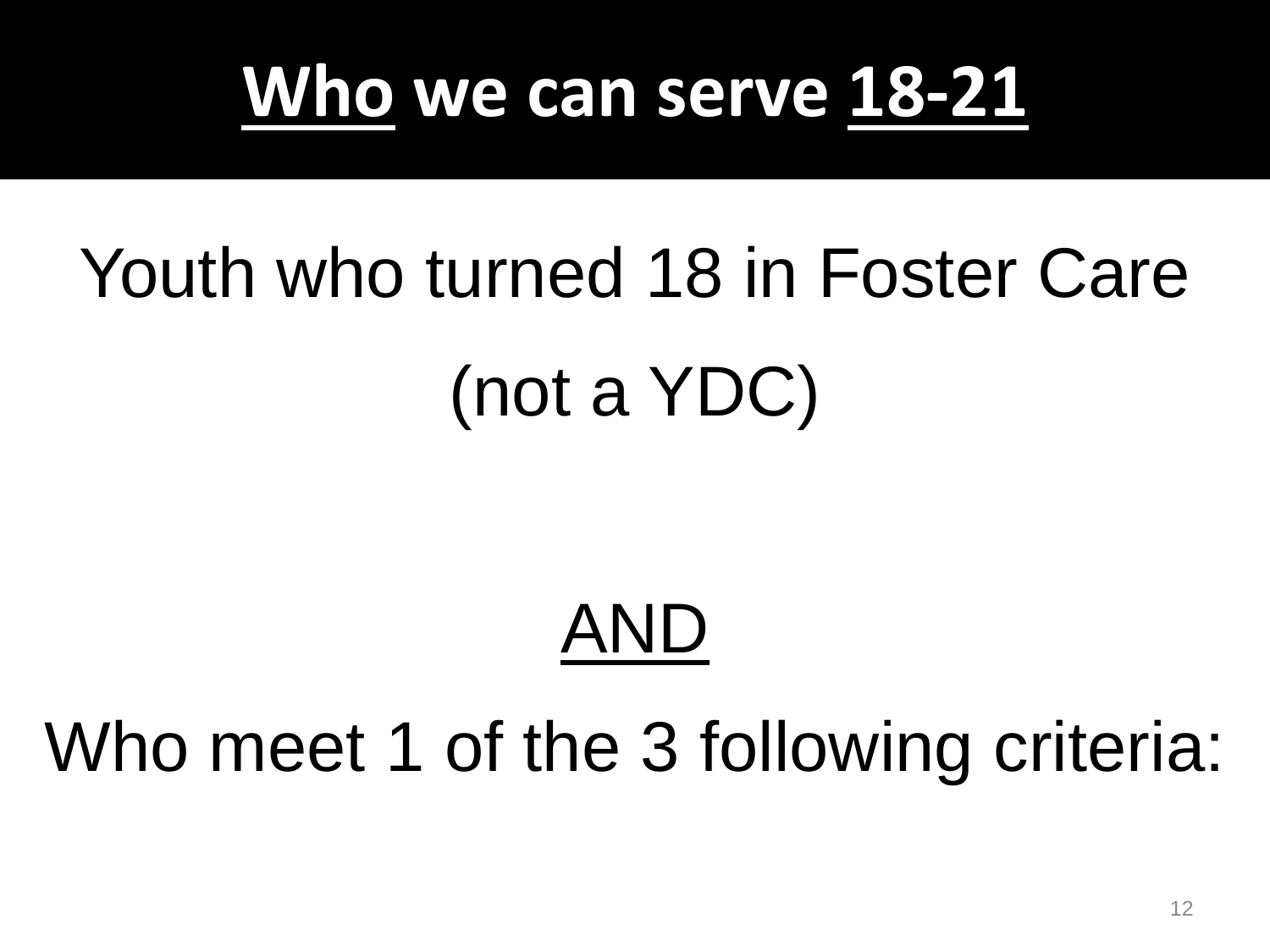# **Who We Can Serve 18-21**

- 1. Young adults completing high school or GED/HiSET.
- 2. Young adults who are enrolled in an institution which provides postsecondary or vocational education.
- 3. Young adults who have a serious disability that prevents them from pursuing education or full-time employment.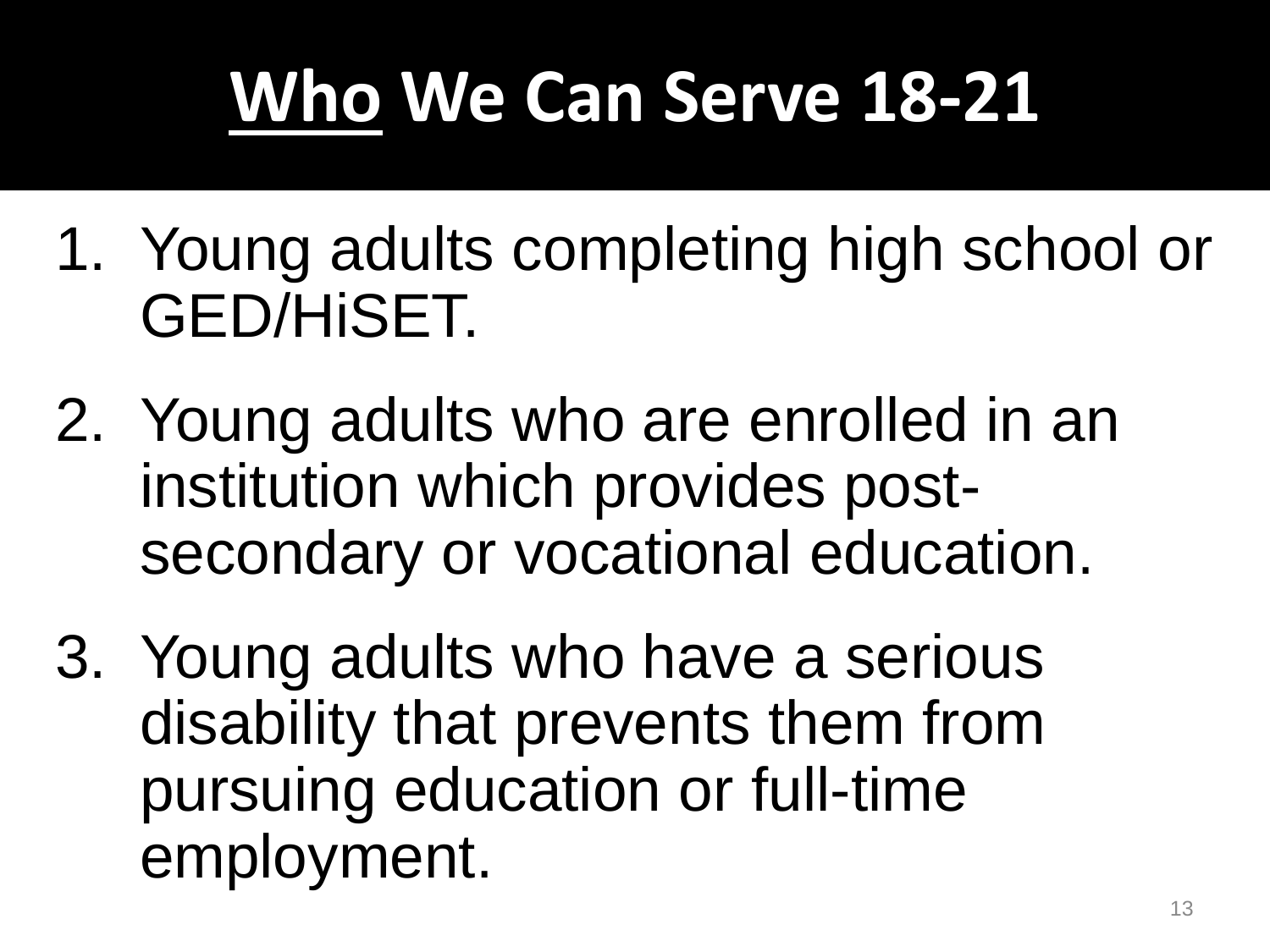## **What are the services under "Extension of Foster Care Services?"**

- In addition to current IL Services:
- Monthly face to face with FSW
- Court oversight every 6 months
	- One Review is Annual Transition Plan Review (to demonstrate reasonable efforts to finalize the plan)
- Housing support (such as a placement agreed upon by the young adult and team OR the ILA)
- The services a youth receives will depend on what they qualify for & need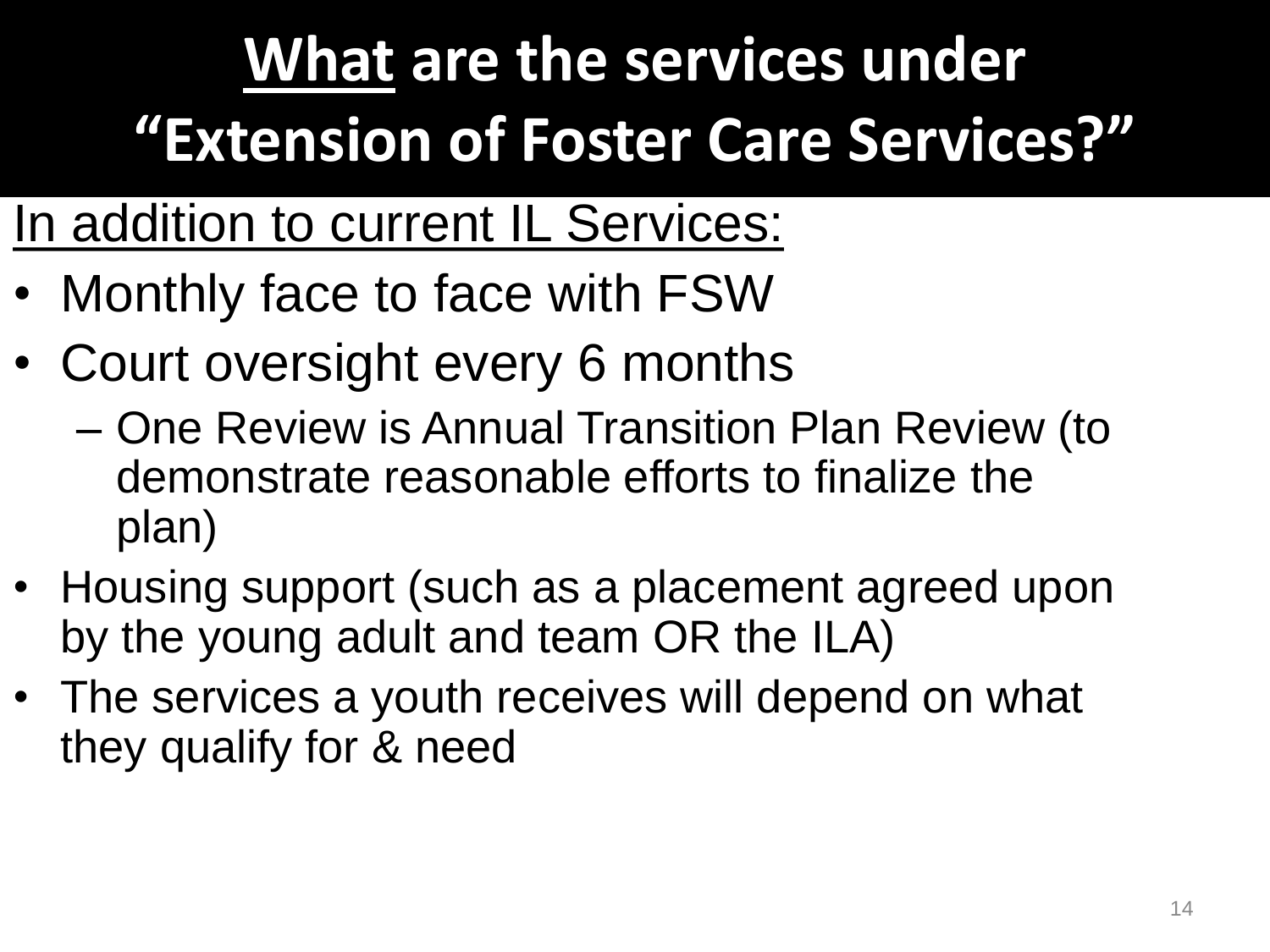# **How is this funded?**

### **Federal IV-E Funding:**

- If a youth was IV-E eligible as a custodial youth and transitions directly to Extension of Foster Care, no additional steps are needed for IV-E.
- If a youth was not IV-E eligible as a custodial youth OR if more than 6 months passes between a youth's exit and return to DCS, DCS will need:
	- New Title IV-E Foster Care eligibility determination
	- Court order determining extension of foster care services is in the young person's best interest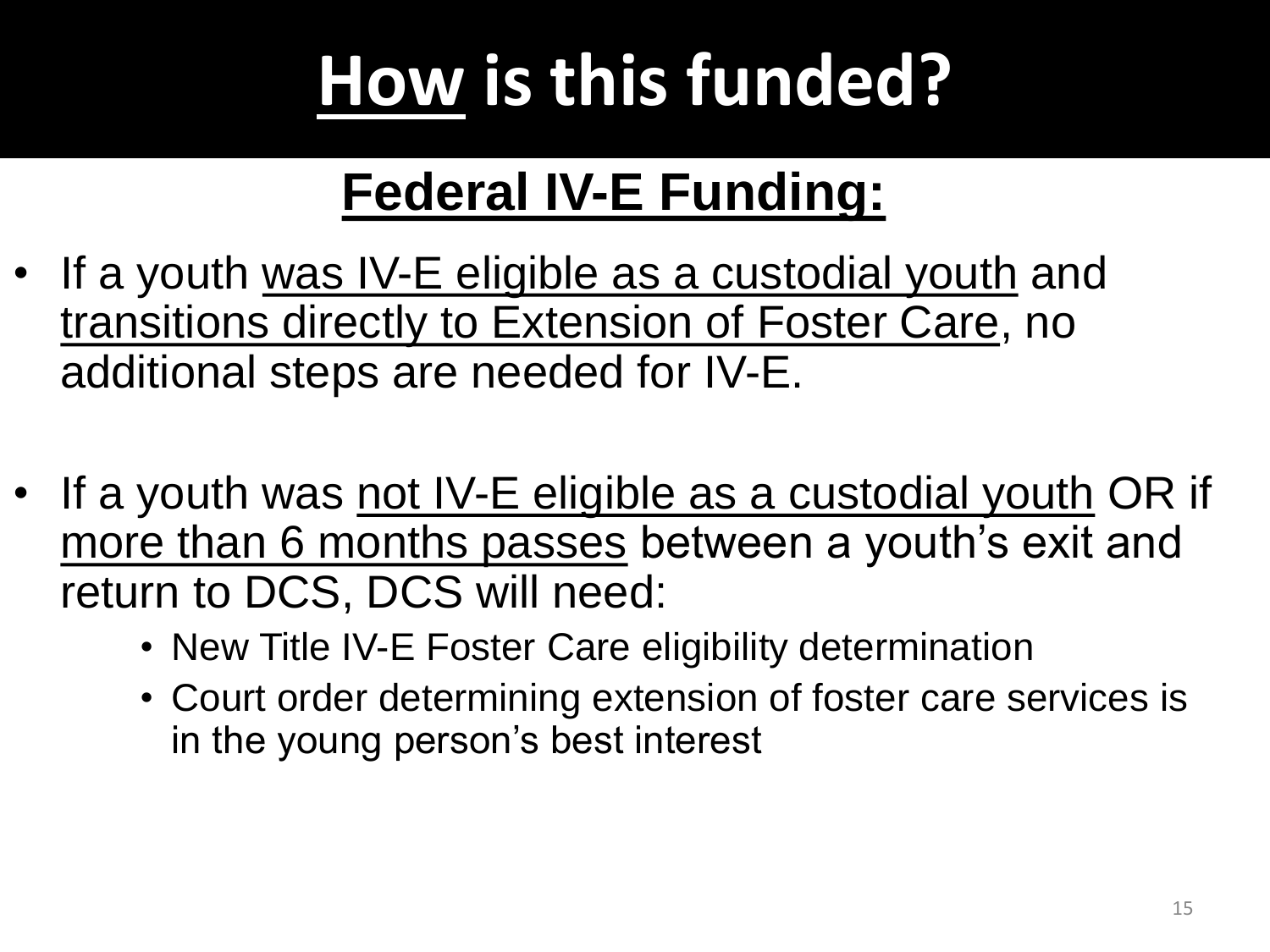# **More on Available IL Services**

- All youth receiving Extension Services qualify for at least:
	- Monthly Face to Face with FSW
	- –Twice-annual participation in Court or Foster Care Review Board
	- Life Skills Instruction
	- Wrap services (details in IL Manual)
- Additional Services will depend on a young person's situation and needs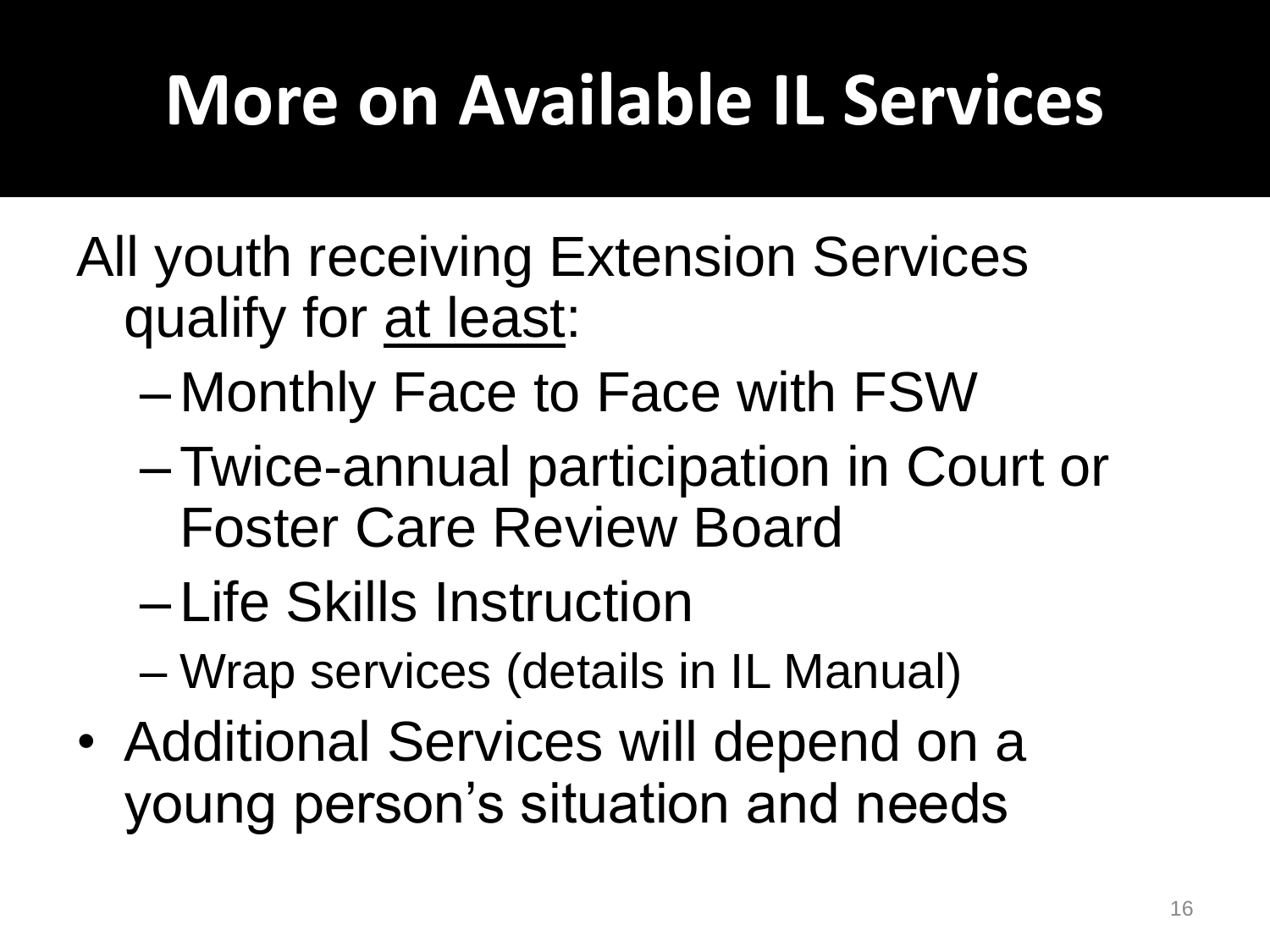## **1) 18-21 Completing High School/GED/HiSET**

**Young adults 18-21 completing high school or GED/HiSET may also qualify for:**

- Housing support (such as a placement agreed upon by the young adult and team OR the Independent Living Allowance)
- IL Wrap and IL Supports (graduation expenses, extracurricular activities, etc.)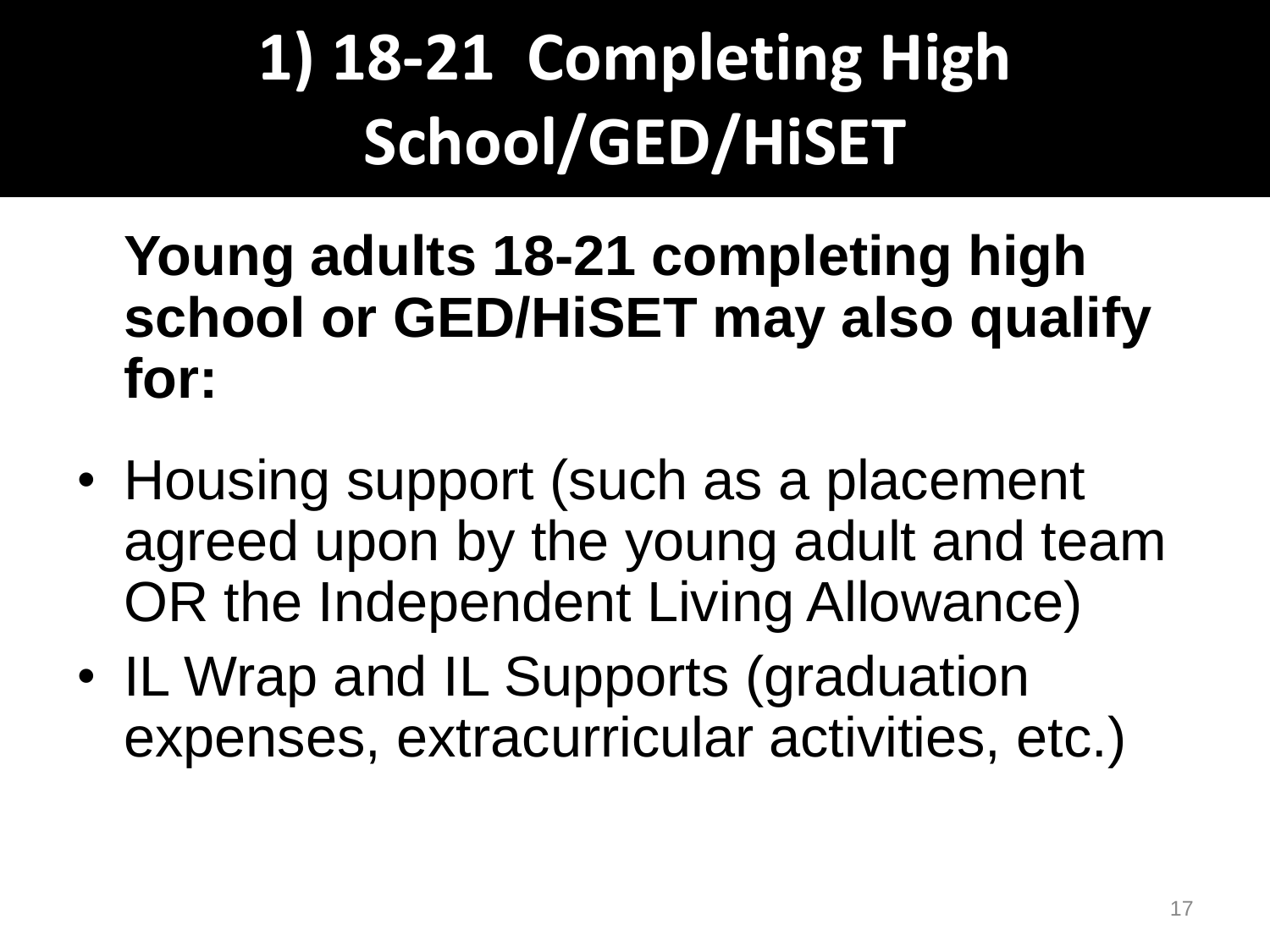### **2) 18-21 Enrolled in Post-Secondary**

**Young adults 18-21 enrolled in an approved post-secondary or vocational education program may also qualify for:** 

- DCS Scholarships
- Housing support (such as a placement agreed upon by the young adult and team OR Independent Living Allowance
- VERY LIMITED IL Wrap **for youth getting ETV** (Things not associated with Federal definition of "cost of attendance")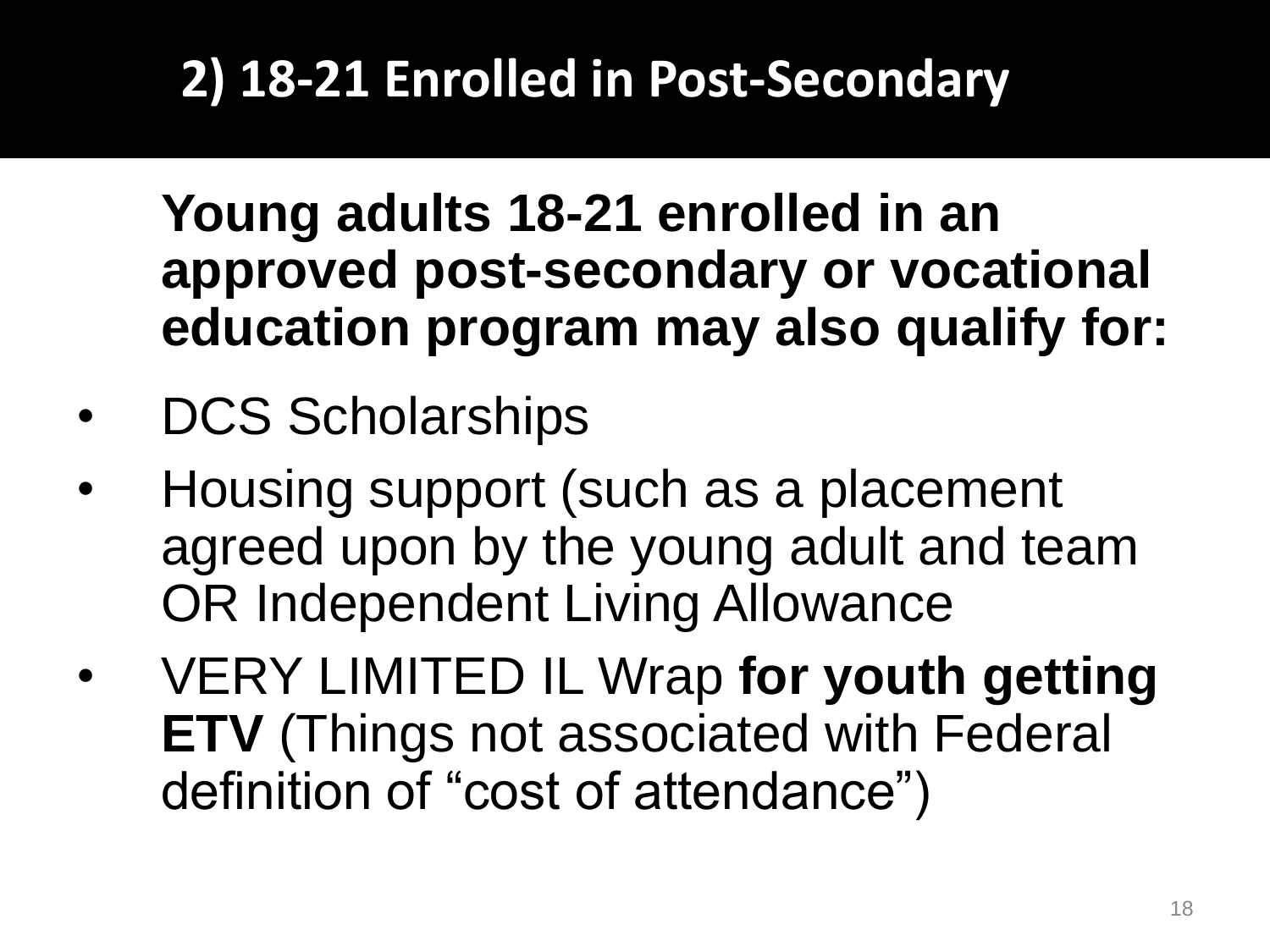# **3) 18-21 "Can't work/attend school"**

**Young adults 18-21 who have a serious physical/mental health condition that prevents them from pursuing education or full-time employment may also qualify for:**

- Housing support (such as a placement agreed upon by the young adult and team OR Independent Living Allowance)
- IL Wrap and other IL supports
- Purpose is to bridge to services for adults
- Continue to follow Policies 19.7 and 19.8
- Approval and monitoring process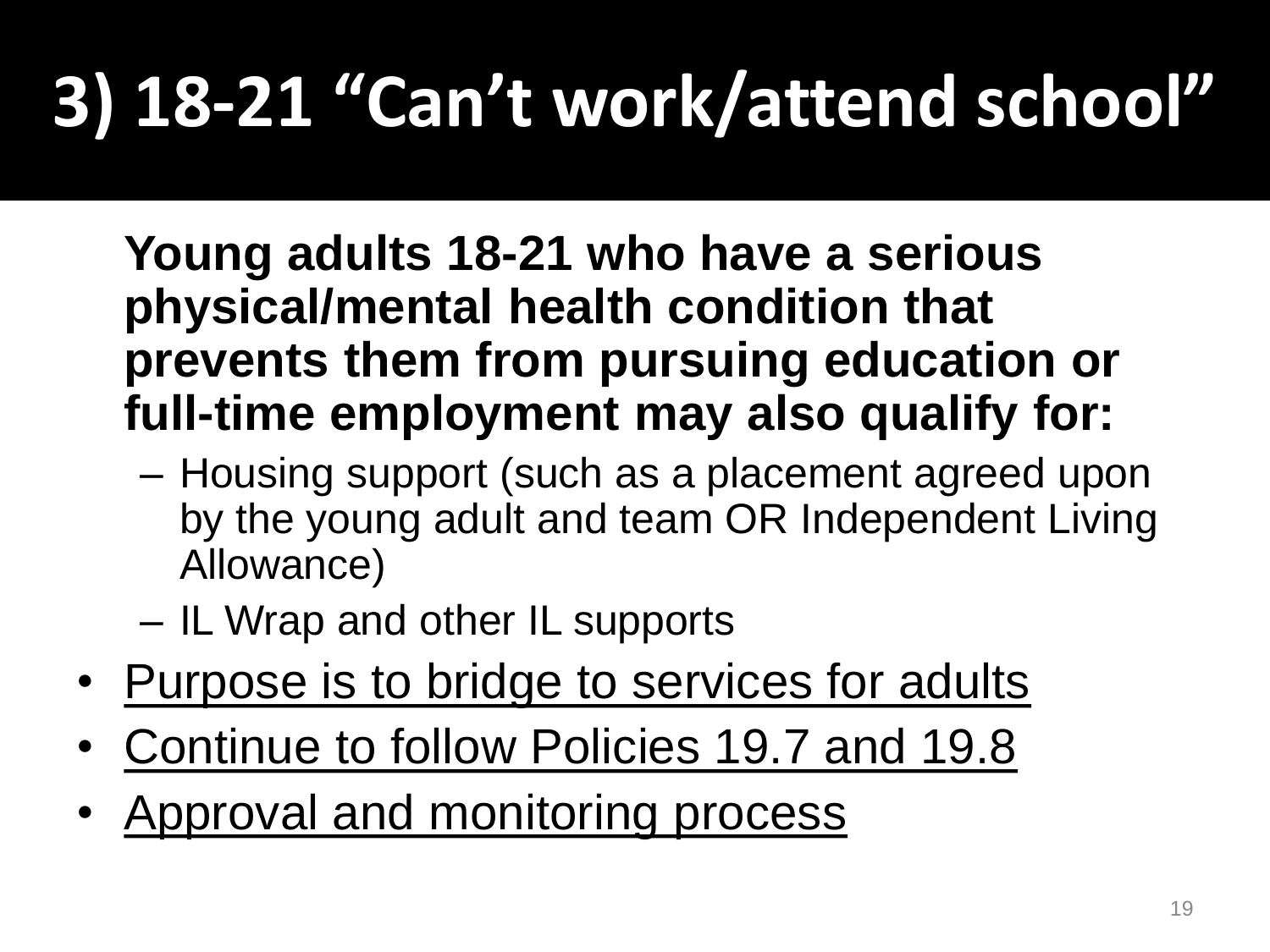### **18-21 "Can't work/attend school:" (See handout)**

#### 1) Youth with Intellectual Disabilities

--Youth who meet DIDD waiver criteria qualify for limited transition time period while moving to DIDD [NO CHANGES to 19.8 DIDD Transition Process] --Youth with Borderline IQ (71-84) may qualify

#### 2) Youth with Serious Mental Health Needs

- Youth who meet criteria for behavioral health supported housing qualify for limited transition time period while transitioning to supported housing
- Youth with psychological or psychiatric needs served in Level 3 or higher continuum settings may qualify
- Staff will continue to follow 19.7 to transition youth to adult behavioral services; no changes to that process

#### 3) Youth with Serious Physical Health Needs

Youth who are medically indicated and have been receiving services to support their activities of daily living, who meet or are expected to meet requirements for Supplemental Security Income and are TennCare eligible, may qualify for foster care extension *only* for the purposes of completing transition to housing and community based TennCare services.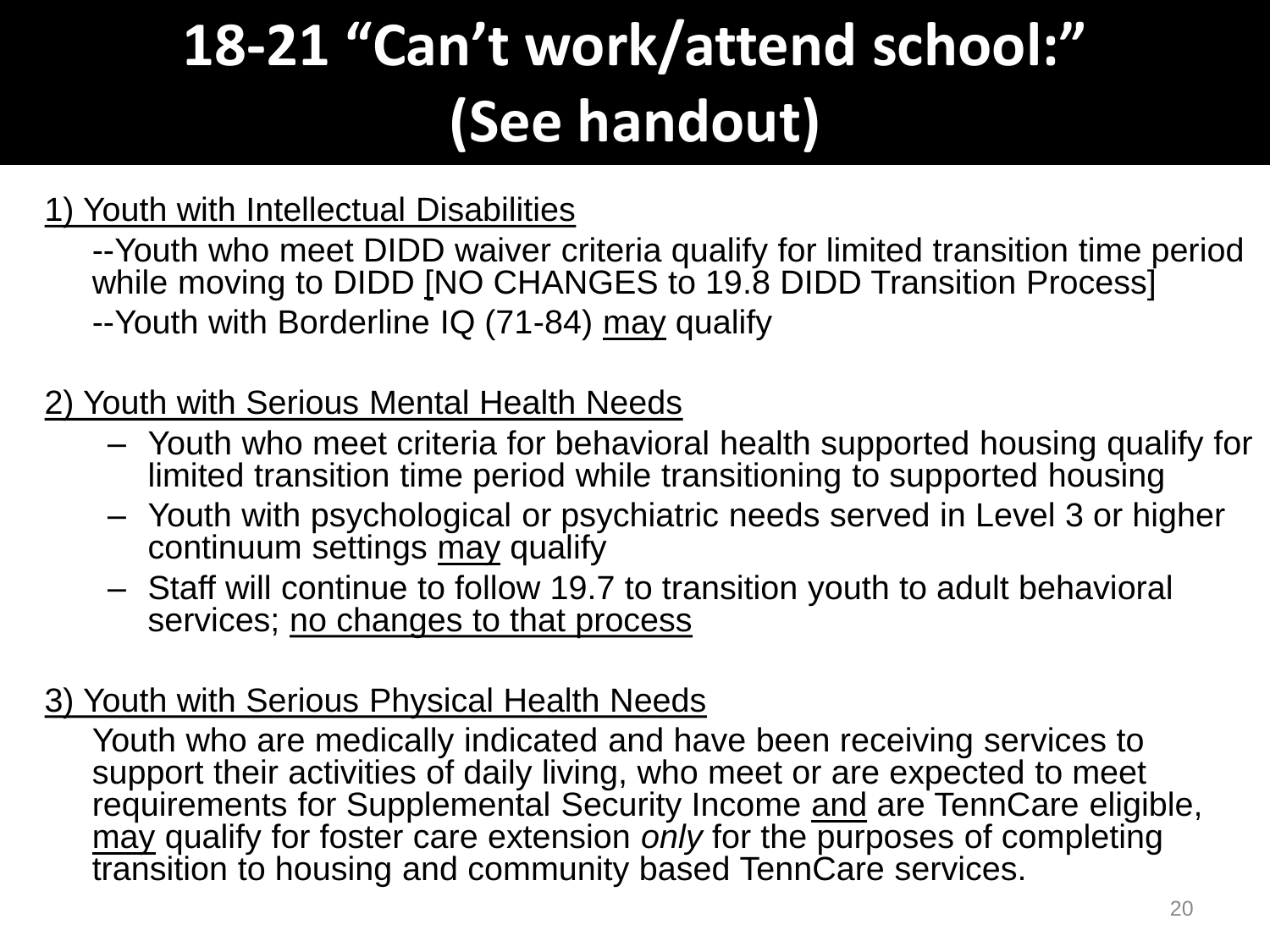# **18-21 "Can't work/attend school"**

### **Approval Process for these young people:**

- Process should begin at 17 year old meeting
- IL Specialist must be involved in this process
- Clinical determinations will be made by the psychologist or the nurse & entered in TFACTS.
- Consideration of COE consultation or case review to clarify eligibility or to support the development of transition plans
- RA and IL Director must approve
- Cases will be reviewed Quarterly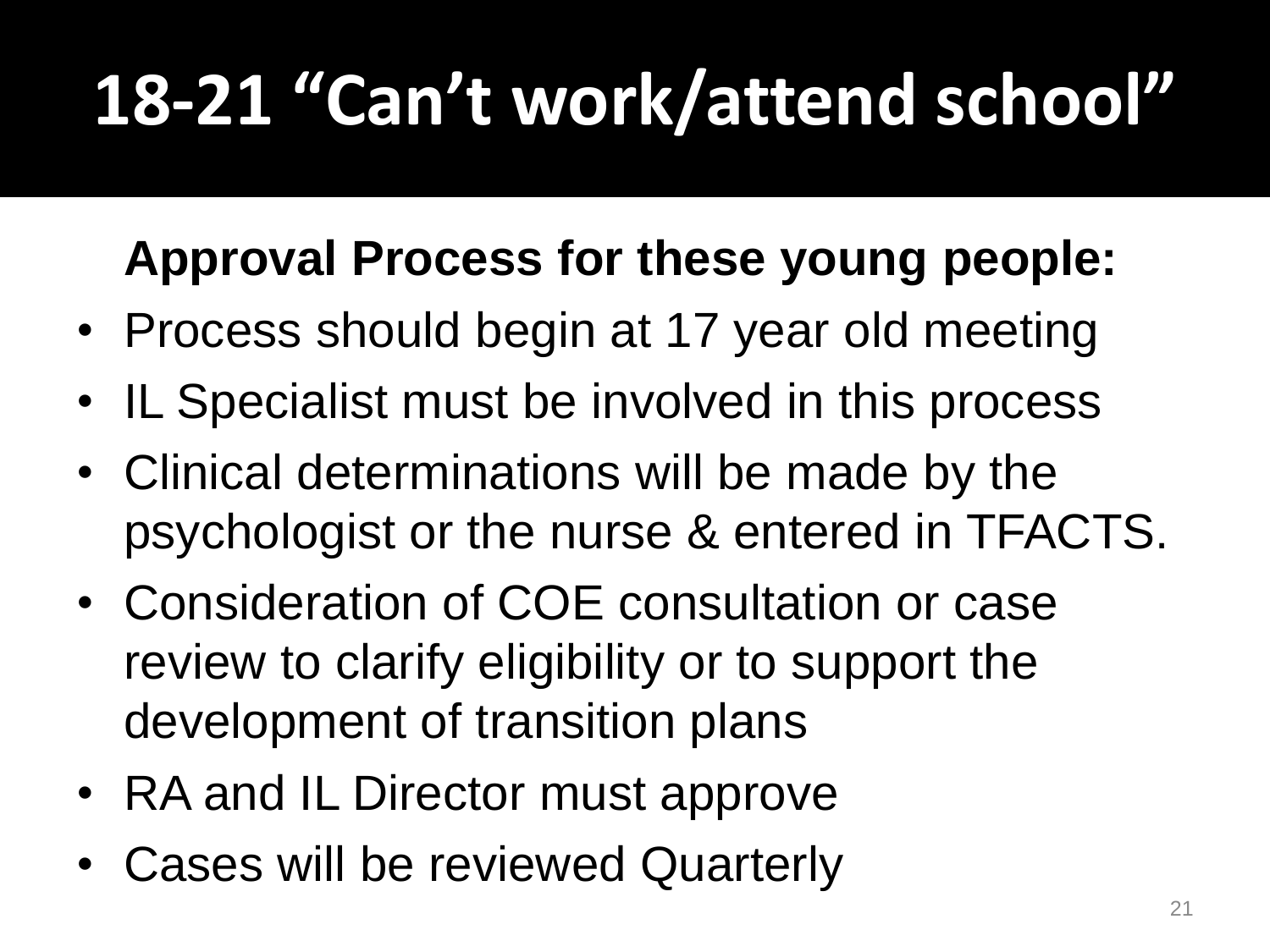## Youth Requirements for Extension Services

- Work towards goals on the Transition Plan
- Live by rules and laws of society
- Maintain monthly contact with Family Service Worker
- Maintain eligibility (i.e., academic eligibility)
- Work with staff and team to identify a place to live that is safe and supports completion of Transition Plan goals.
- Participate in actions to maintain/apply for health insurance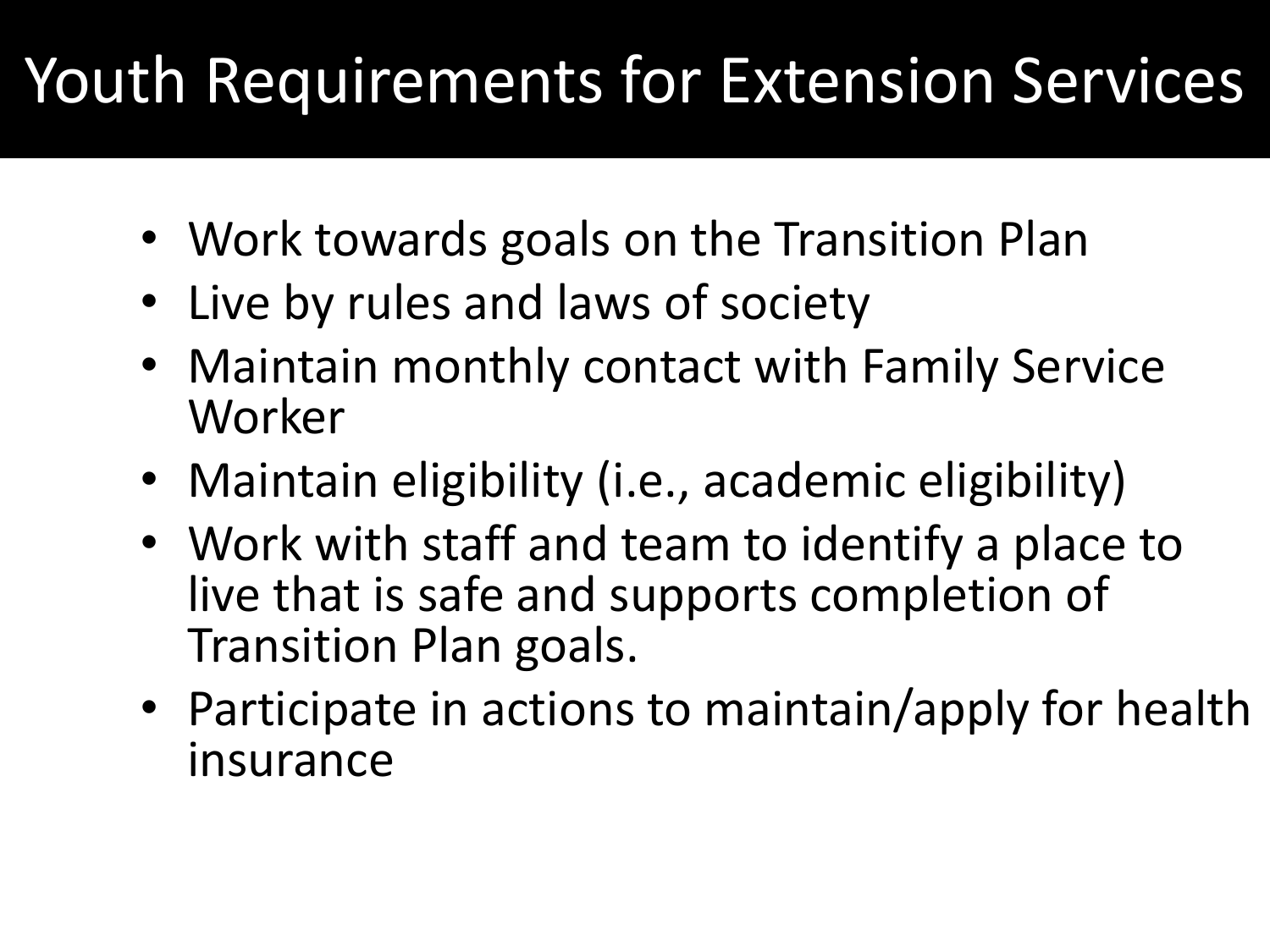# Other IL Services for Youth 18-21

- Young people who are not eligible for DCS Extension of Foster Care Services, who don't choose services through DCS, or who need extra services and support may be eligible for services through Youth Villages' Transitional Living Program
- Youth should be referred to adult services that can help them achieve their goals (Career Centers, DHS, etc.)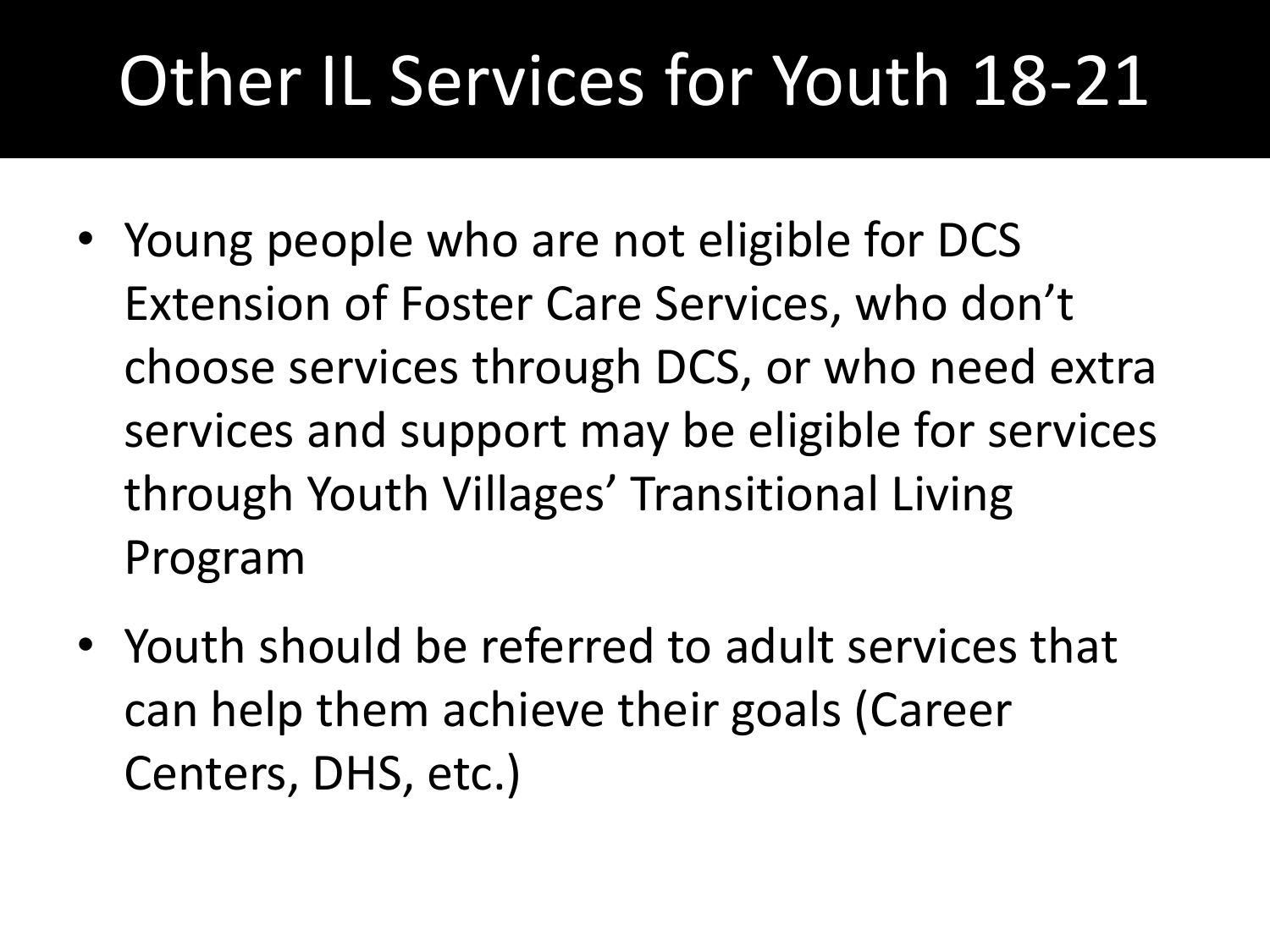# **Court Review Process**

- Young adults receiving Extension of Foster Care Services have their case reviewed twice per year by the Court or a Representative of the Court, such as Foster Care Review Boards
	- once to review the Transition Plan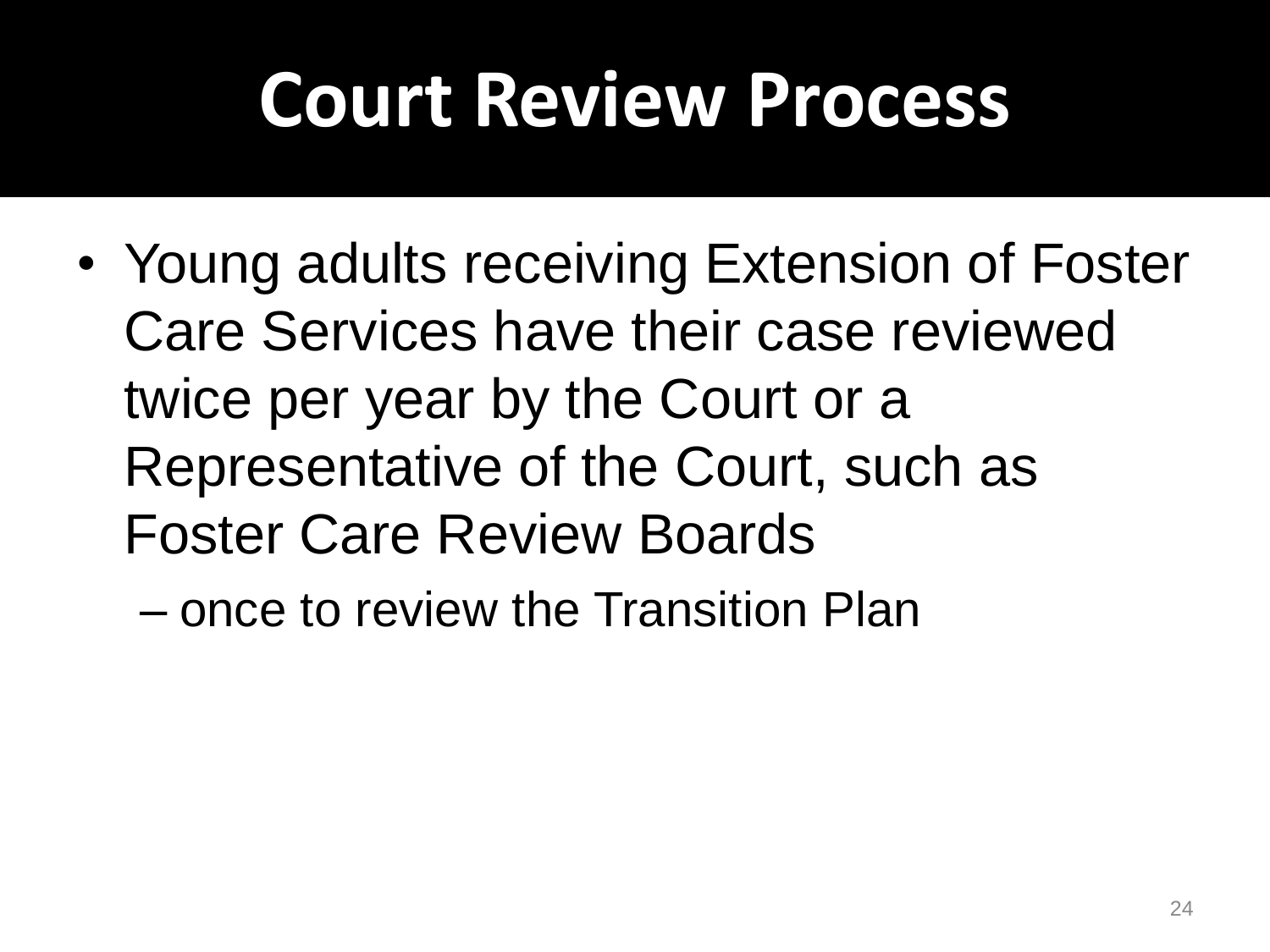# Eligibility for Out of State Youth 18-21

- Young adults who aged out in another state will be eligible for limited services only in TN (such as Transitional Living)
- Young adults who aged out in Tennessee and move to another state will not be eligible for TN Extension of Foster Care Services. They may still be eligible for ETV. It is the responsibility of the receiving state to provide services.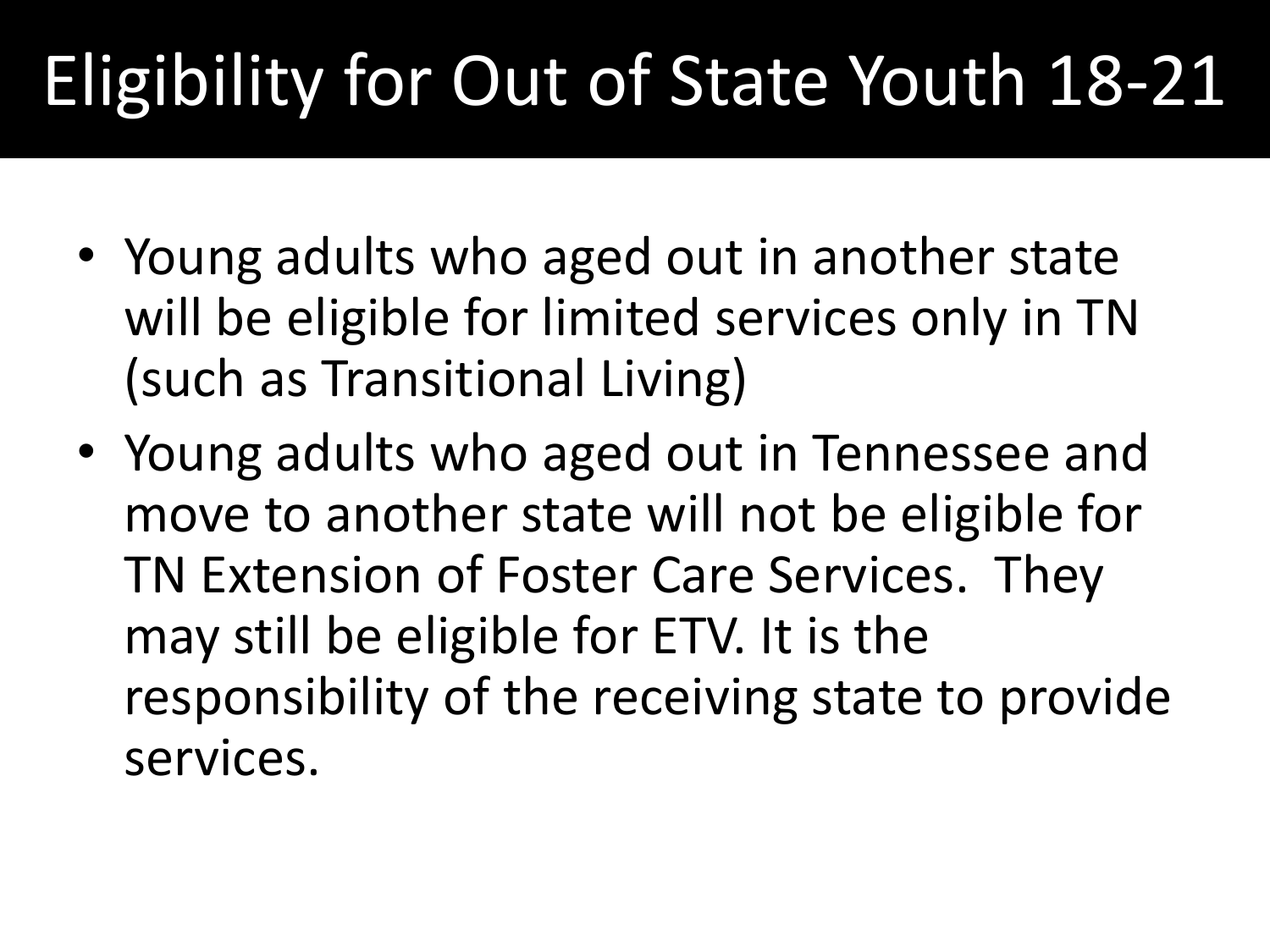

# **The Role of IL**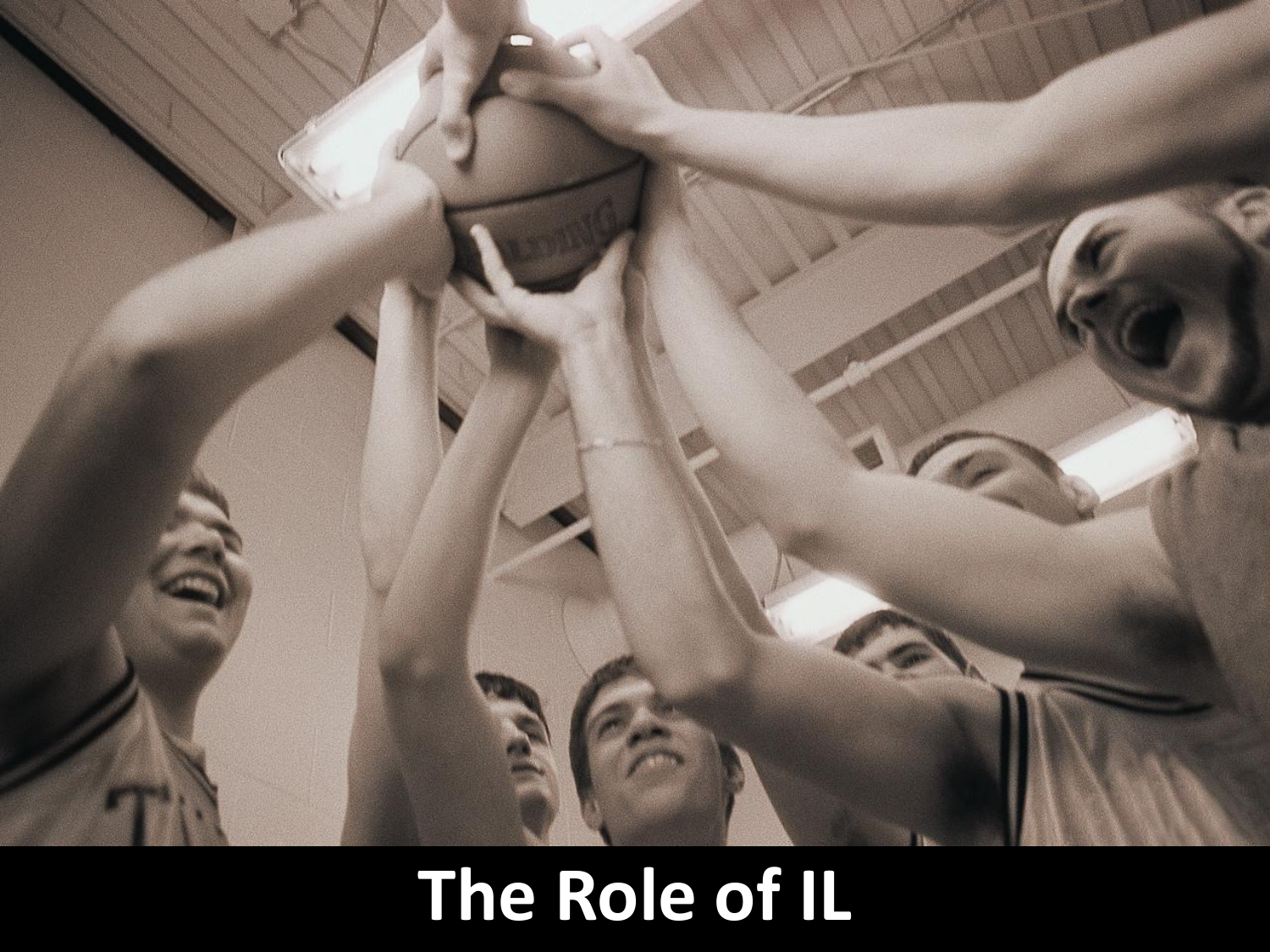# **IL Program Specialist Role**

- 1. TFACTS responsibilities
	- IL staff create, approve and end IL Eligibility Records for Extension of Foster Care
- 2. IL Specialists partner with Child Welfare Benefits Counselors on young adult IV-E eligibility

Note: FSW responsible for calling CFTMs, partnering with legal to file motions and obtain orders for IV-E, and for filing IV-E and all other Extension paperwork in the case file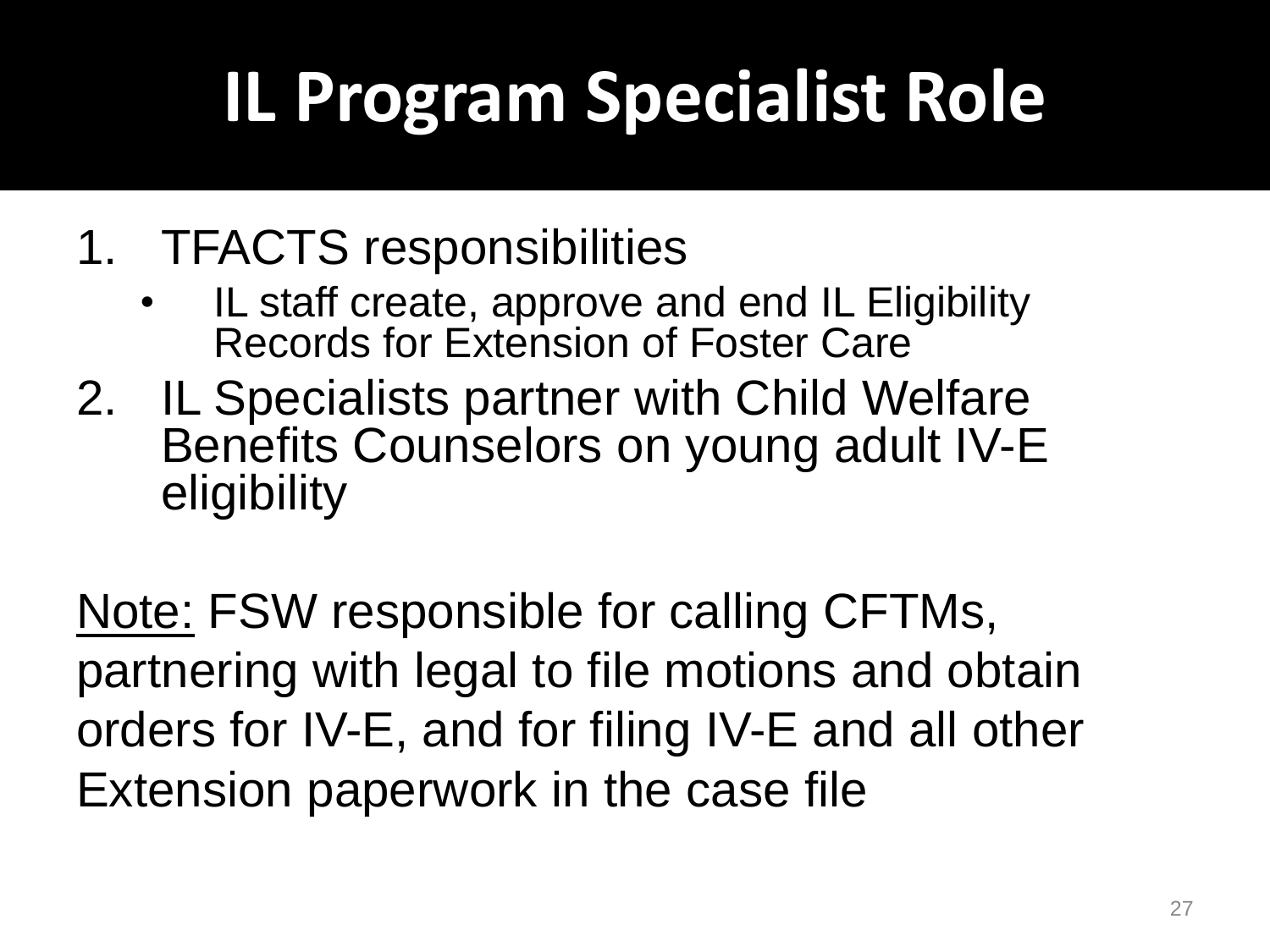## **What does success look like?**

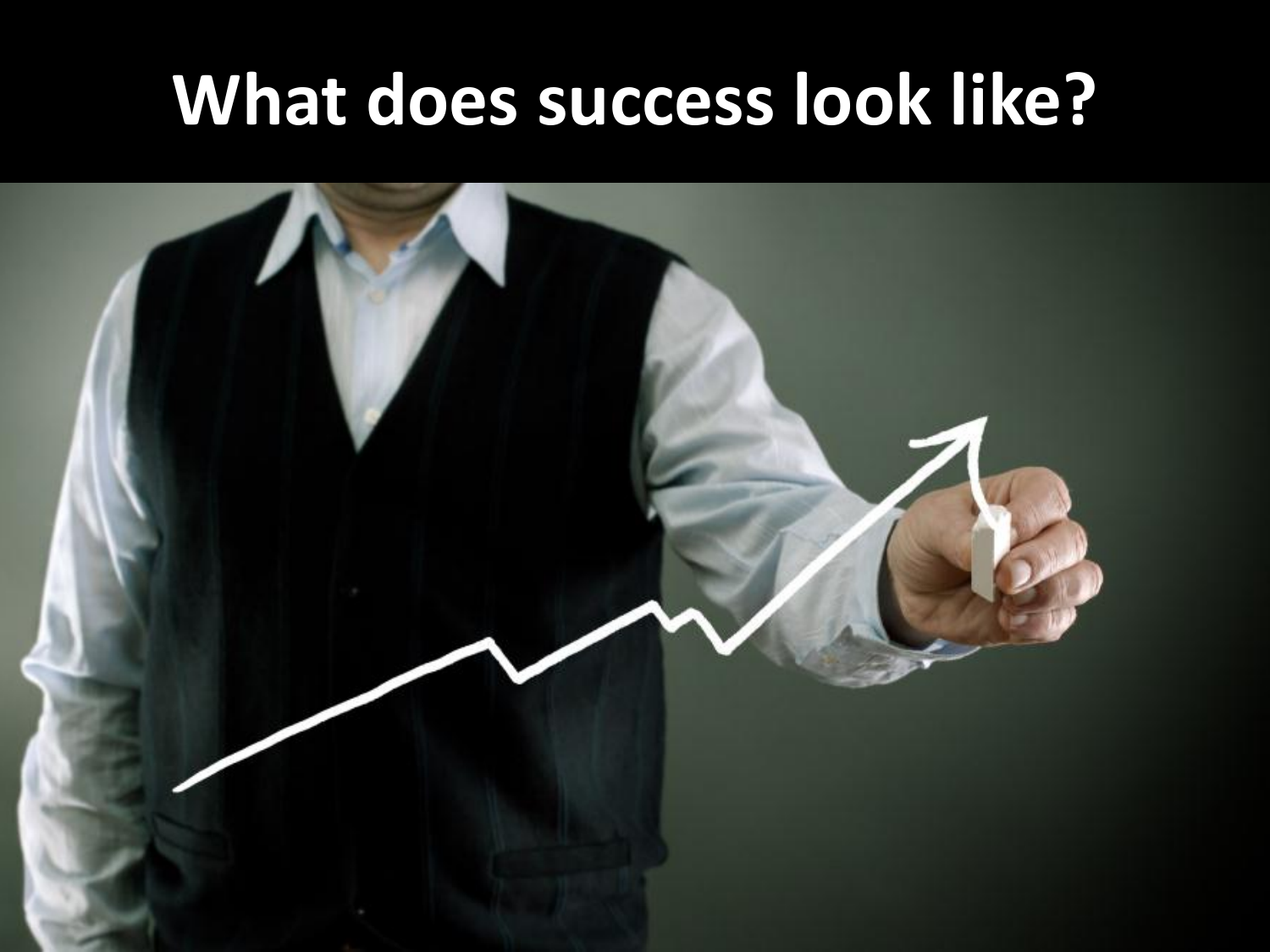## **Measures of Success**

- Percentage of youth who age out accept Extension of Foster Care Services
- Transitional Surveys completed on time
- Life Skills Assessments are completed on time
- Number of youth achieving educational goals
- Achievement of permanency for older youth
- Quality of IL and Transition Planning and Casework as evidenced by File Reviews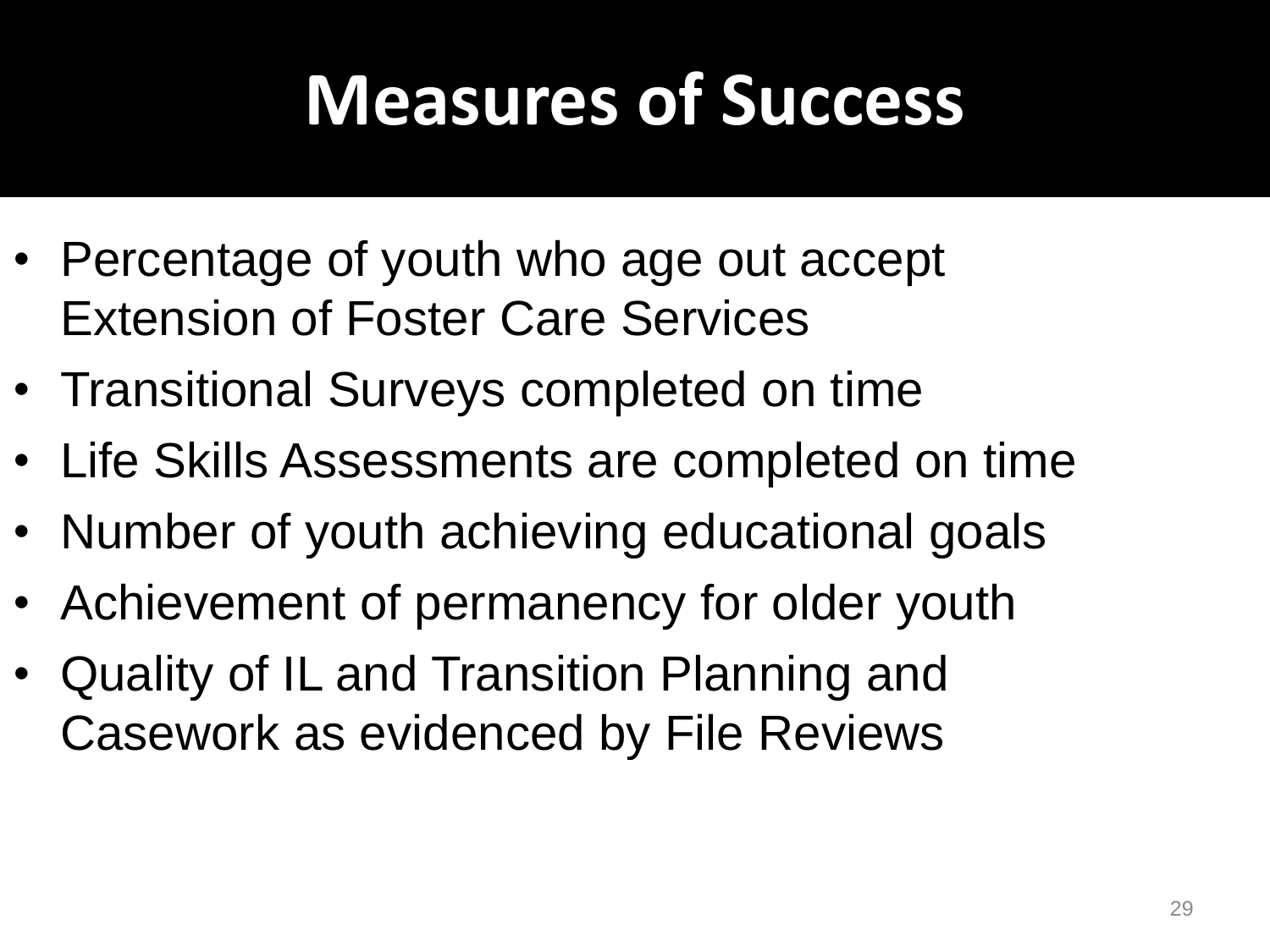### **Tools and Resources**

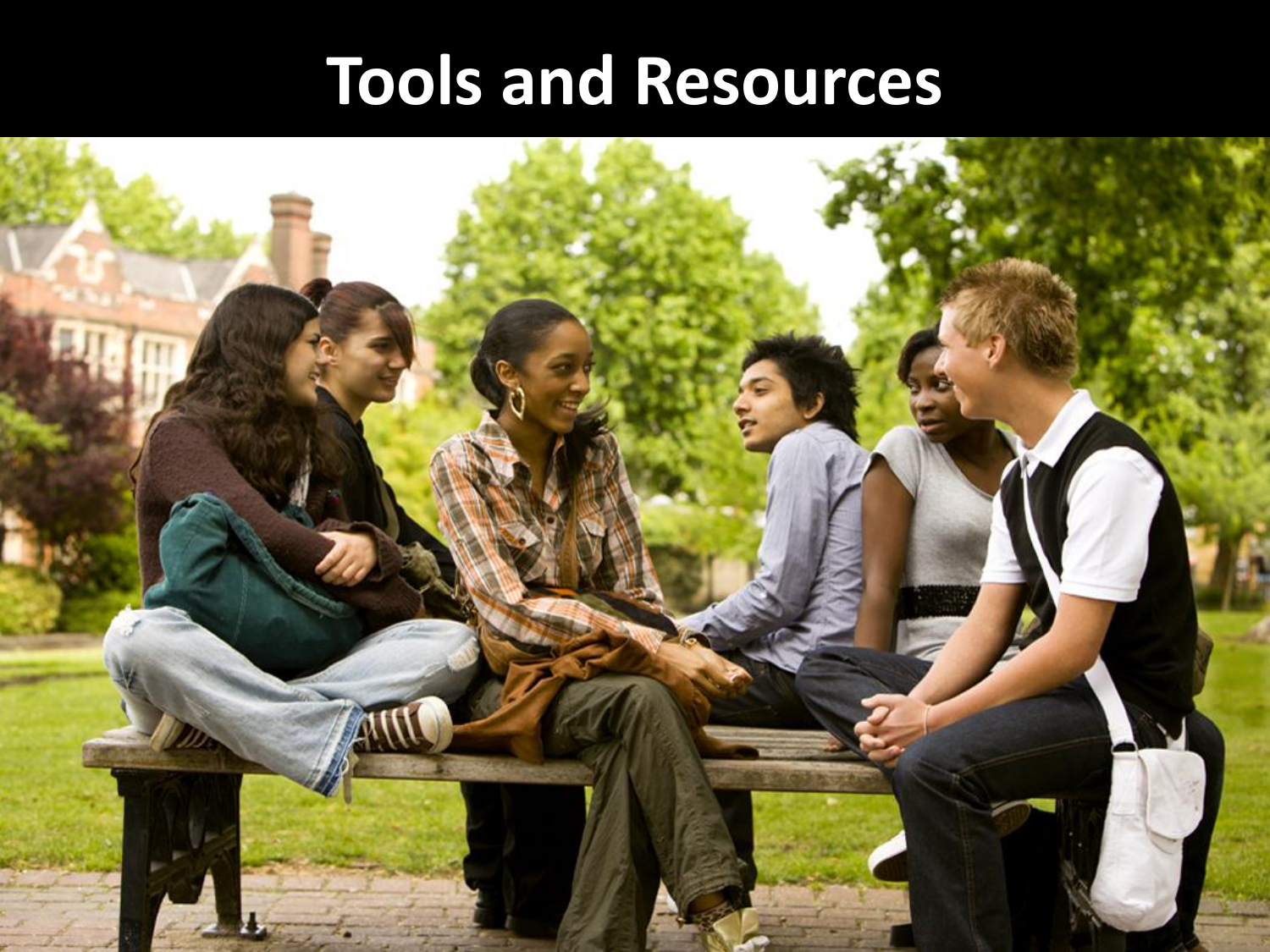## **IL Resources**

- **IL Program Specialists**
- DCS Policy 16.51-16.53
- IL and Transition Planning Guide
- Identifying and Accessing IL Services Manual
- (3) IL and Transition Planning Guides
- IL Tipsheets
- IL Section of DCS Website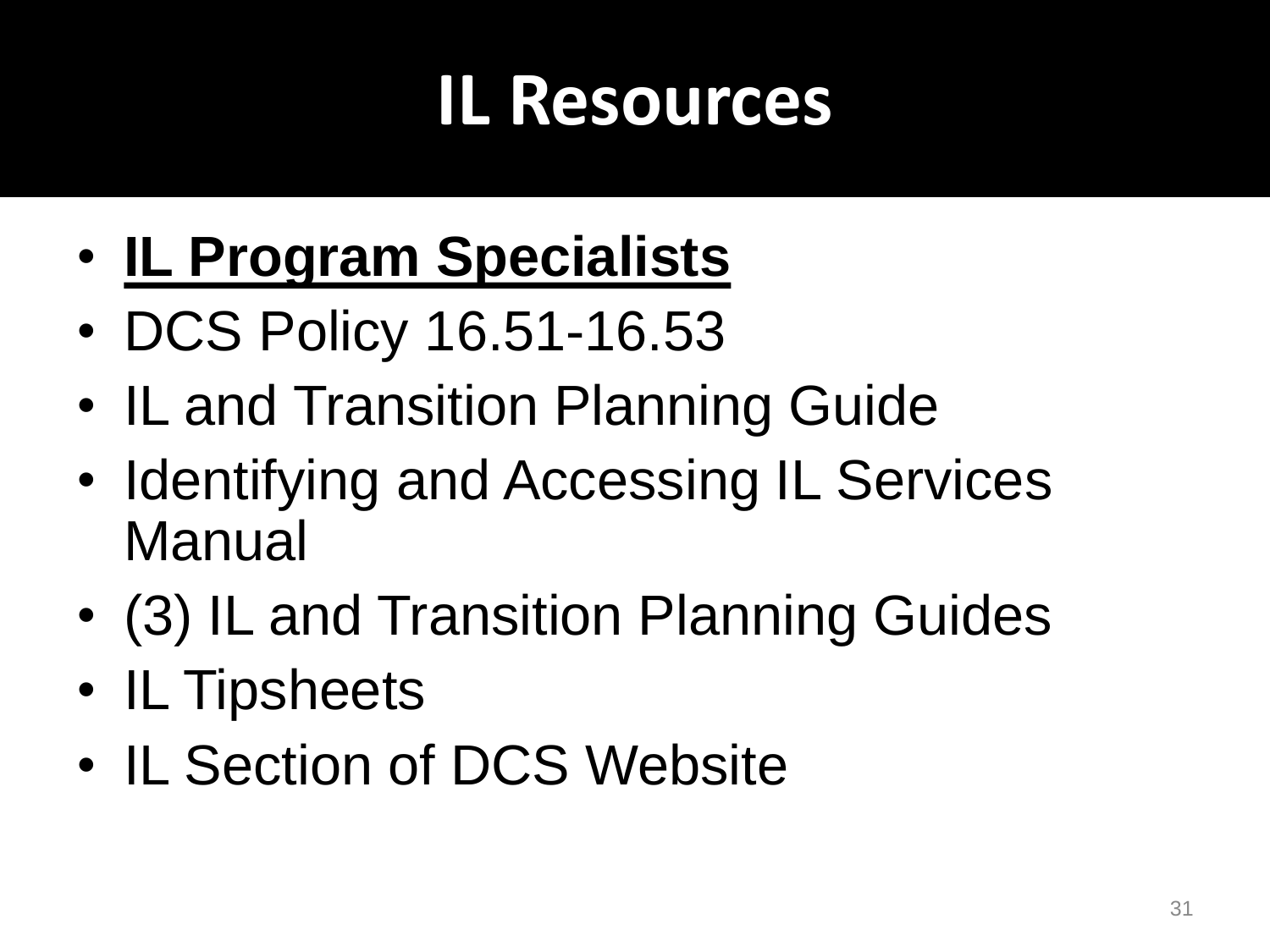# **Policies: 16.51-16.53**

- 16.51: Independent Living & Transition Planning
- 16.52: Extension or Re-establishment of Foster Care for Young Adults
- 16.53: Eligibility for Independent Living **Services**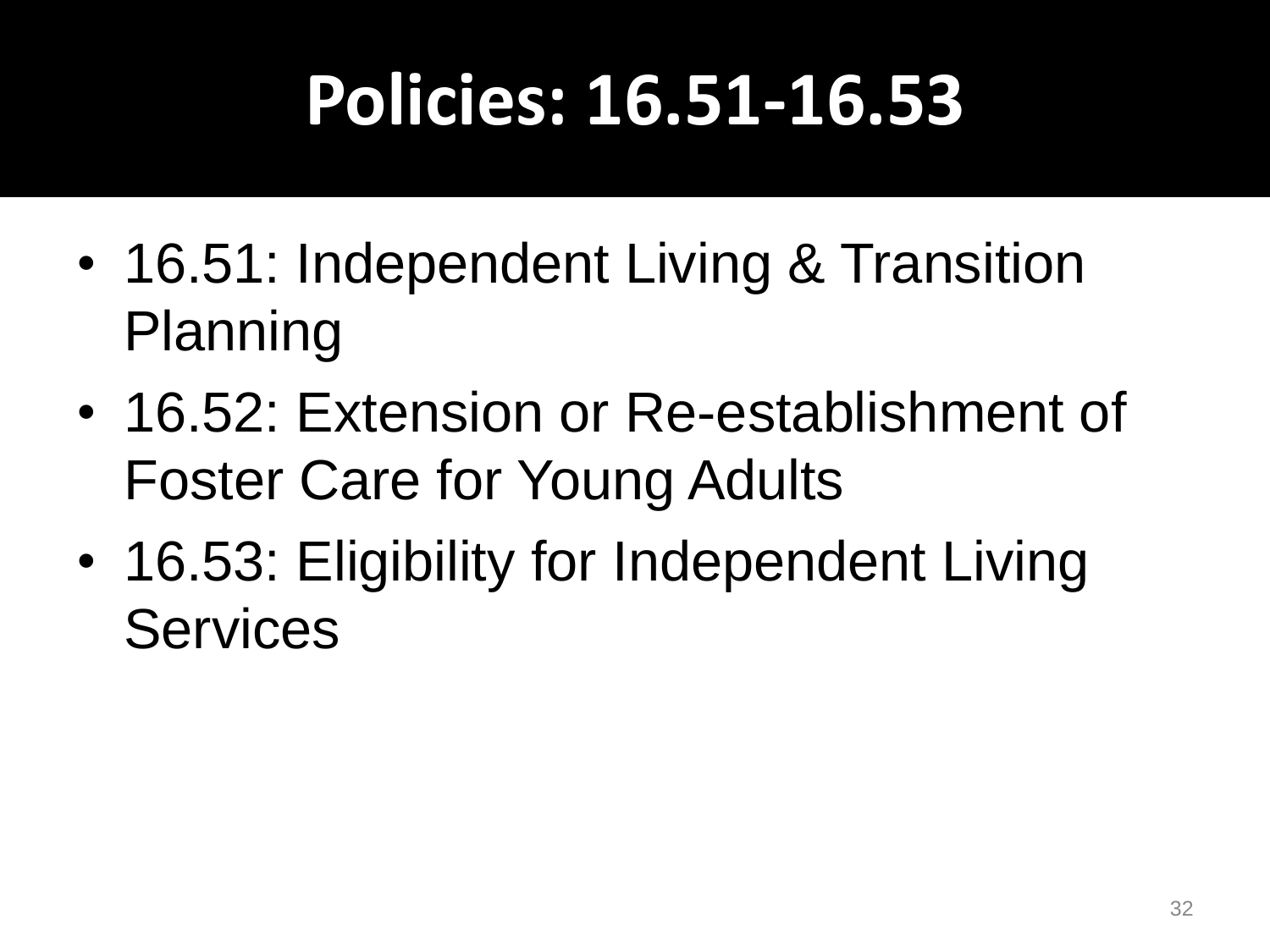# **Key IL Forms**

- [CS-0488, Rights and Responsibilities to Receive Foster Care](http://www.intranet.state.tn.us/chldserv/Forms/Forms/0488.doc)  [Services as an Adult](http://www.intranet.state.tn.us/chldserv/Forms/Forms/0488.doc)
- CS-0968, Voluntary Placement Agreement
- [CS-0953, Application for Title IV-E Eligibility for Young Adults](http://www.intranet.state.tn.us/chldserv/Forms/Forms/0953.doc)  [Requesting Extension or Re-establishment of Foster Care](http://www.intranet.state.tn.us/chldserv/Forms/Forms/0953.doc)  **[Services](http://www.intranet.state.tn.us/chldserv/Forms/Forms/0953.doc)**
- [CS-0759, Refusal of Extension of Foster Care Notification-](http://www.intranet.state.tn.us/chldserv/Forms/Forms/0759.doc)**[Youth Leaving Custody](http://www.intranet.state.tn.us/chldserv/Forms/Forms/0759.doc)**
- [CS-0778, Application for Re-Establishment of Foster Care](http://www.tn.gov/youth/providers/forms/0778.doc)  **[Services](http://www.tn.gov/youth/providers/forms/0778.doc)**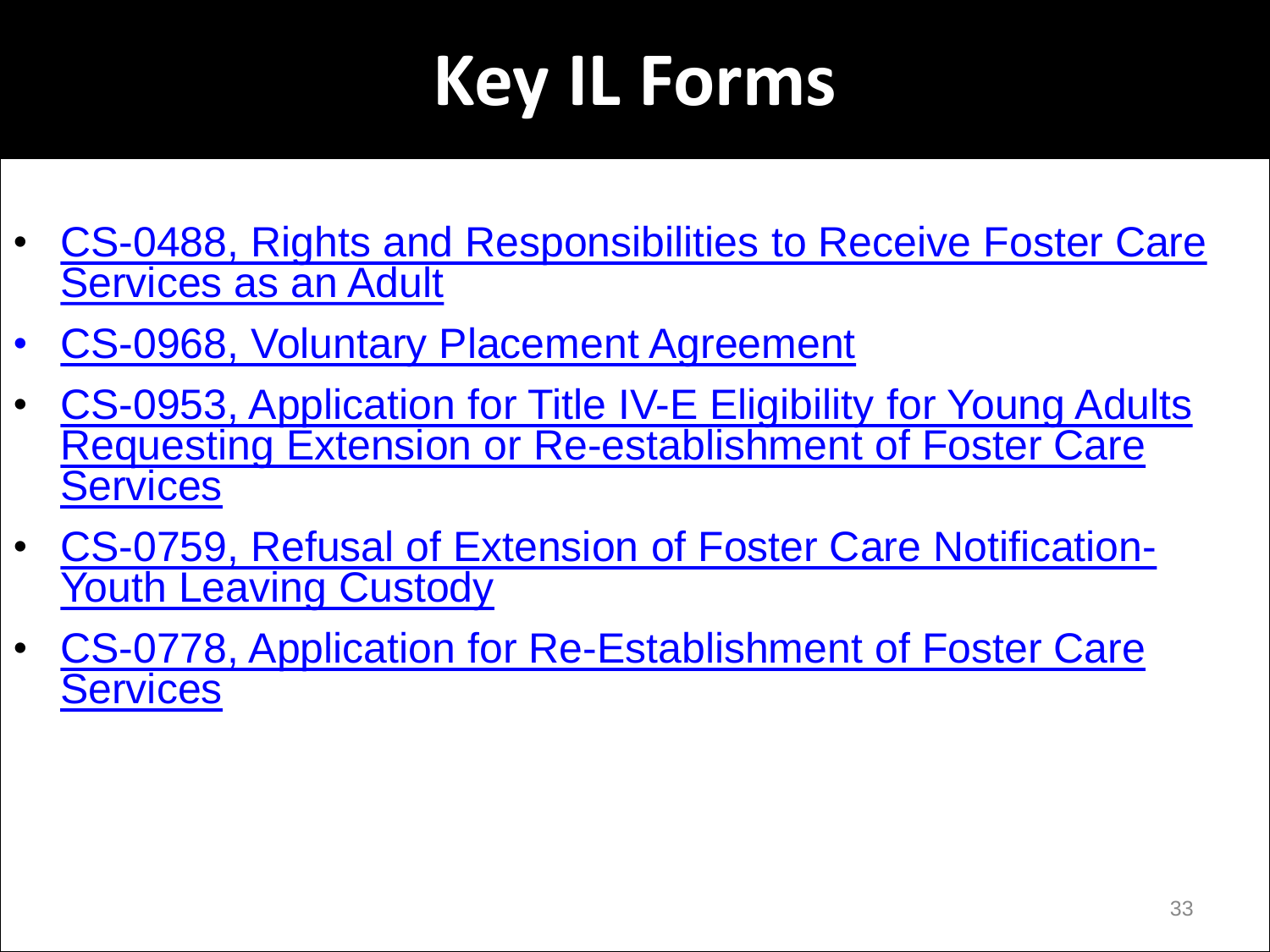# **"Independent Living and Transition Planning Guide"**

IL Guide: a set of protocols to guide

- The process of developing Independent Living and Transition Plans
- Roles and responsibilities of the participants and documentation in TFACTS
- Procedures for establishing Extension of Foster Care Services
- Extension of Foster Care file maintenance
- Maintenance of Health Insurance
- Includes IL Forms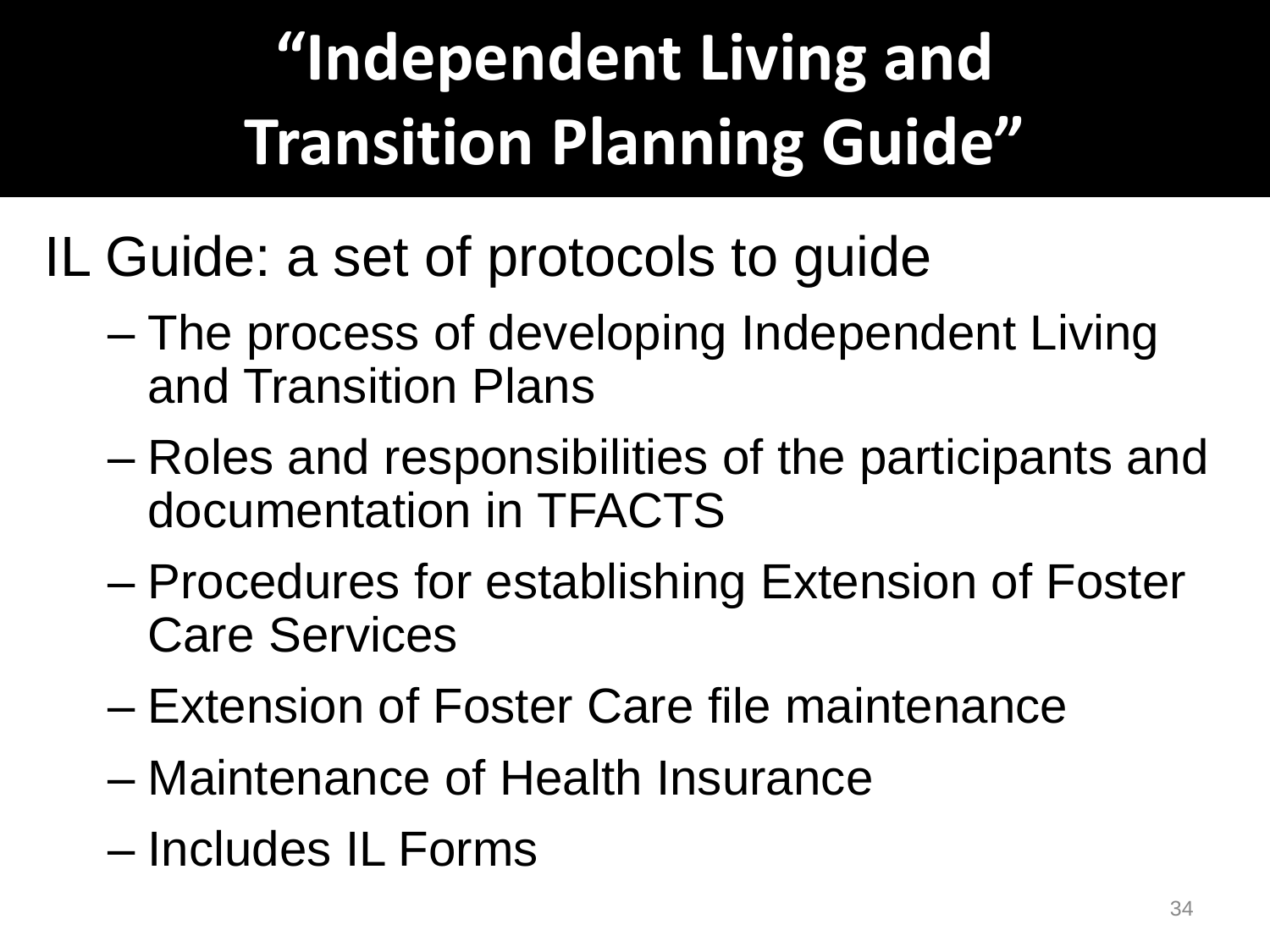## **"Identifying and Accessing IL Services Manual"**

- IL Eligibility & Service Record
- Life Skills Assessment
- IL Wraparound Funding
- Placement Support
- Independent Living Allowance
- DCS Scholarships (ETV & Bright Futures)
- Case Management Services
- Forms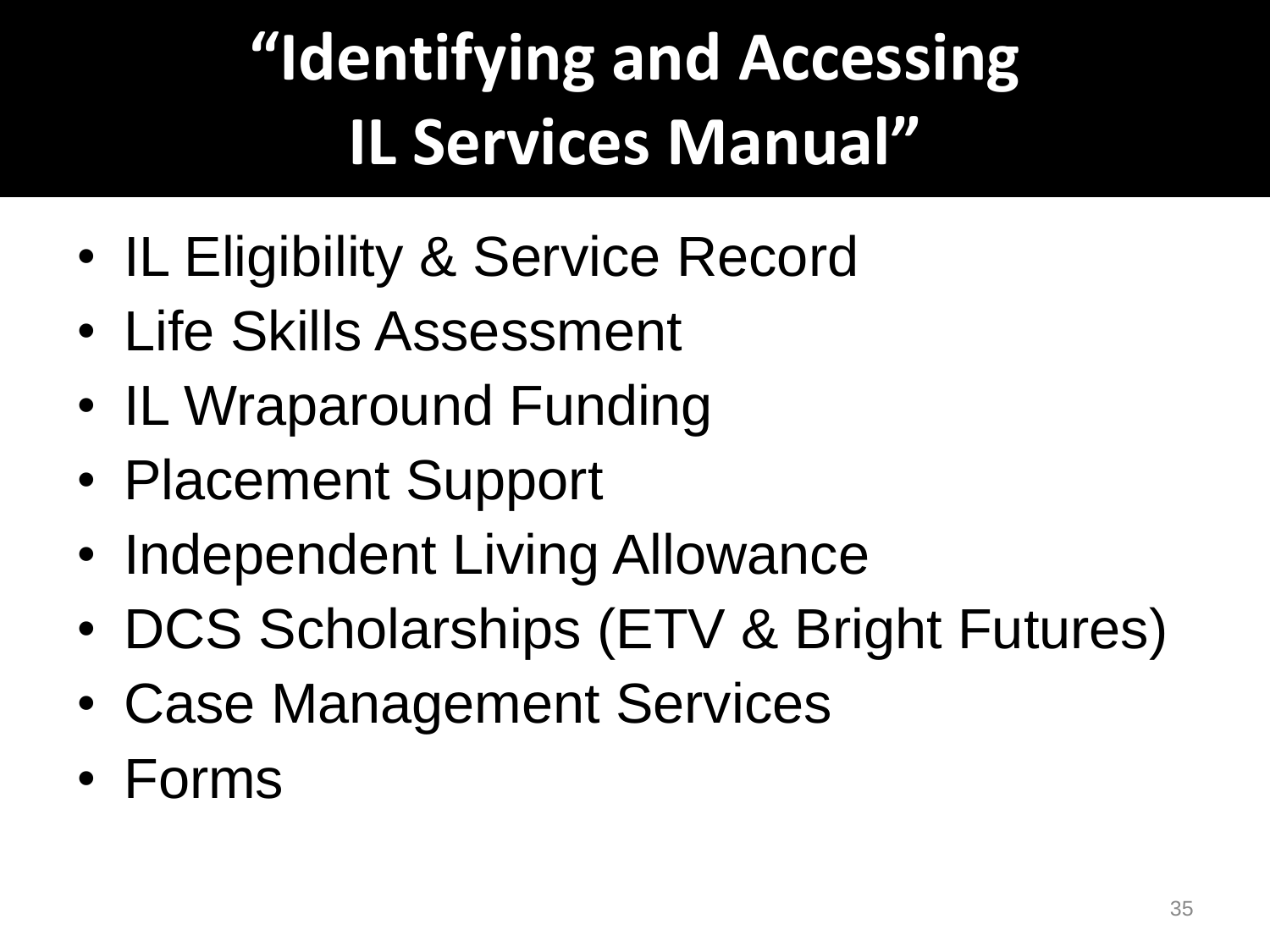# **IL and Transition Planning Guides (3)**

Step by Step Examples of entering IL and Transition Plans into TFACTS

- 1. IL Plan For Custodial Youth 14-16
- 2. Transition Plan for Custodial Youth 17+
- 3. Transition Plan For Extension of Foster Care Services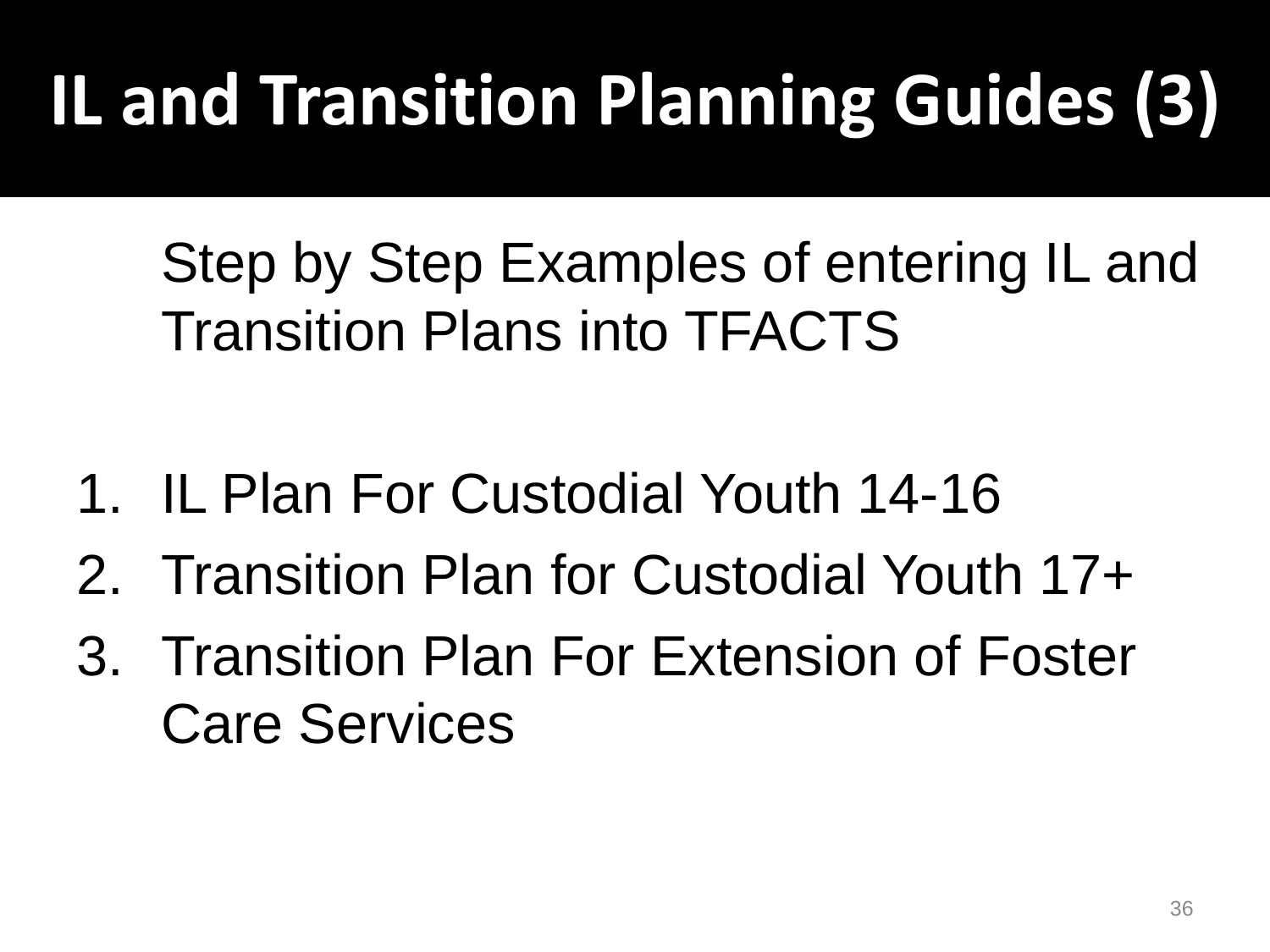# **Consider this:**

- Can you think of a young person you worked with in the past who could have benefited from Extension of Foster Care Services to 21?
- How might this have changed their life?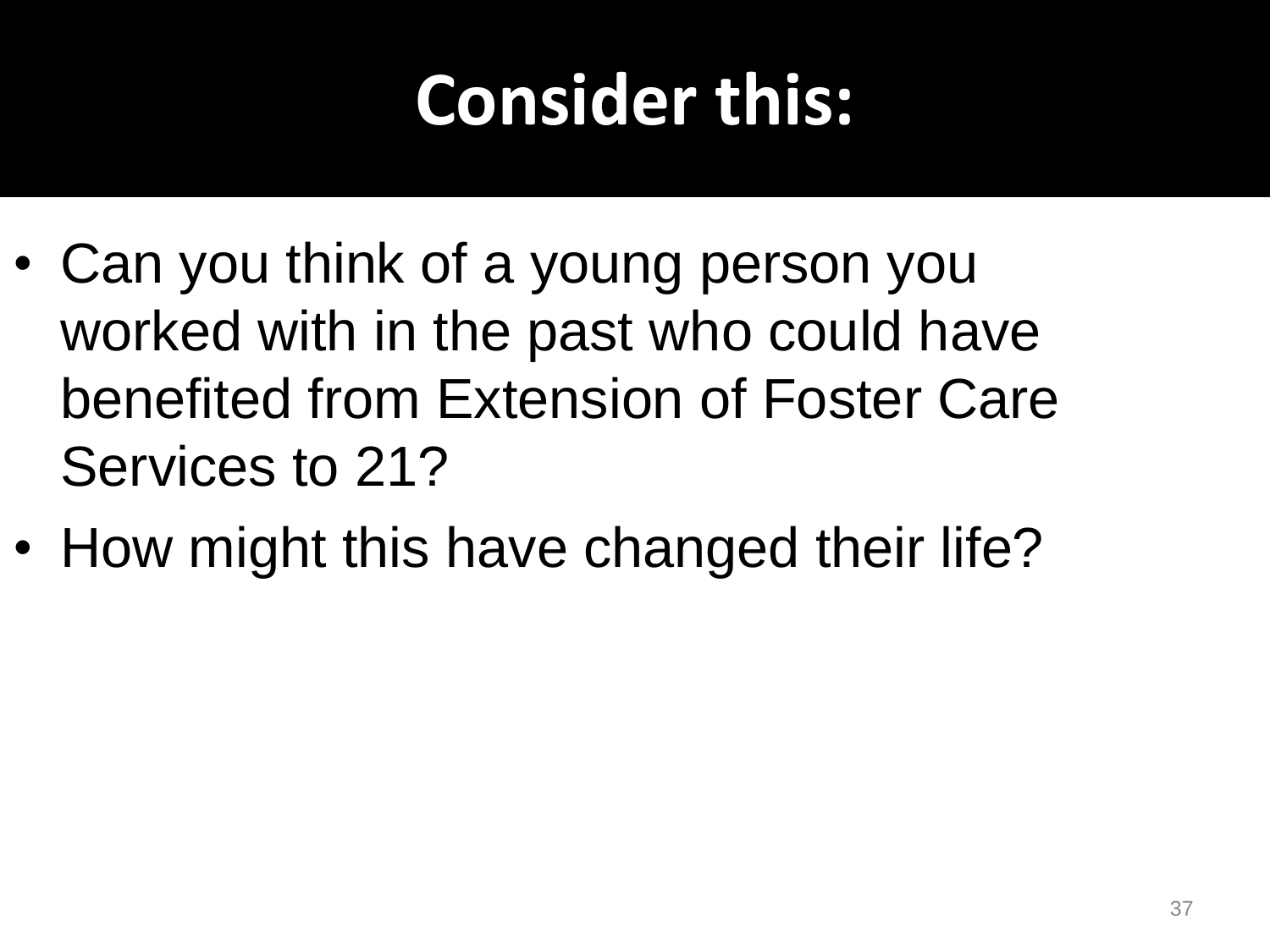# **Consider this:**

### **Advice from young people:**

- Get to know me as a person
- Show me that you care
- Communicate with me
- Be professional
- Be honest and reliable
- Help me to be my best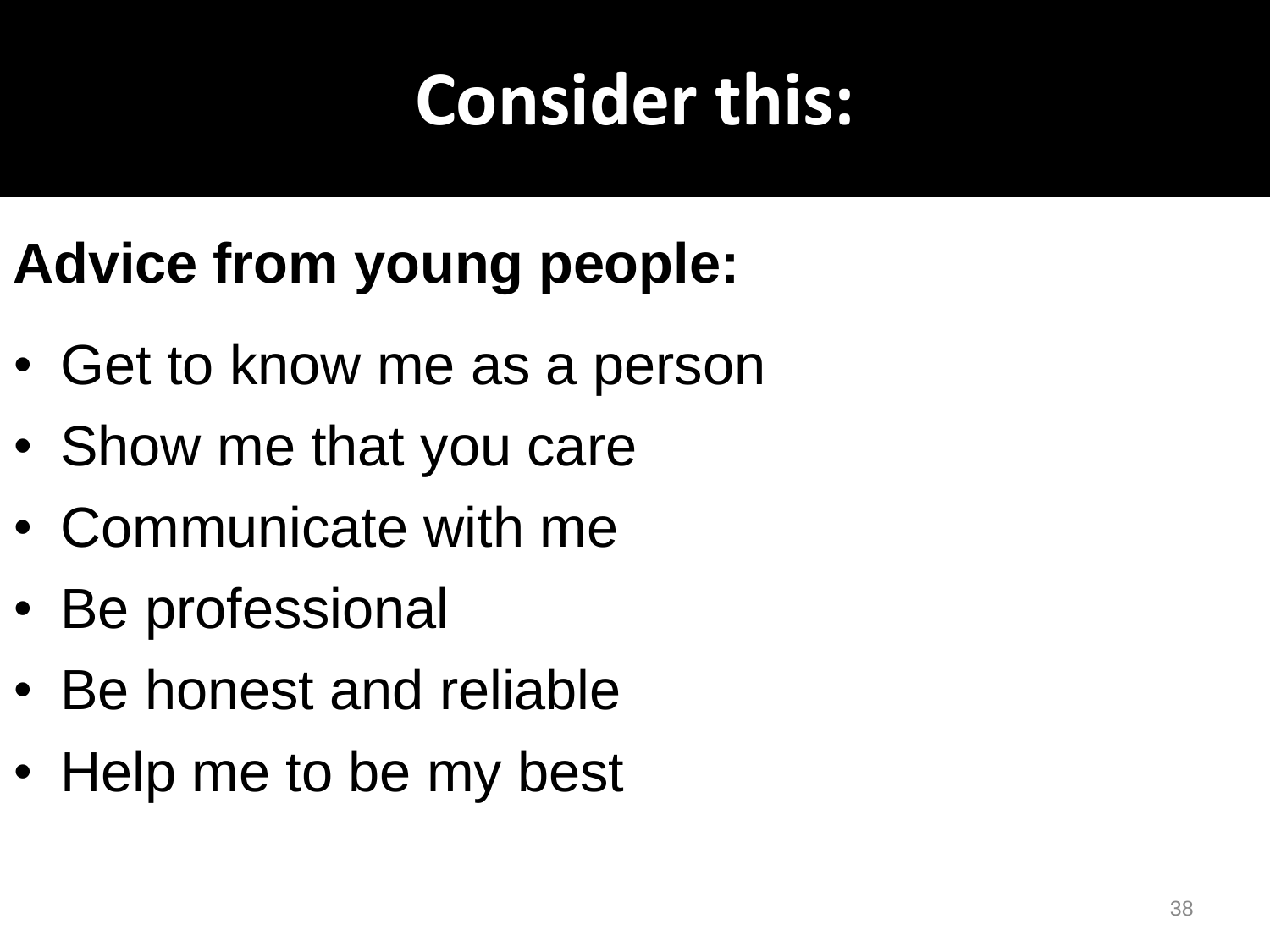# **Review of Learning Objectives**

Do you understand…

- 1. Why TN extends foster care services to 21?
- 2. Who is eligible for Extension Services?
- 3. What is available under Extension Services?
- 4. How to transition a Custodial case to Extension of Foster Care Services?
- 5. How we measure success?
- 6. Where to find more information & support?